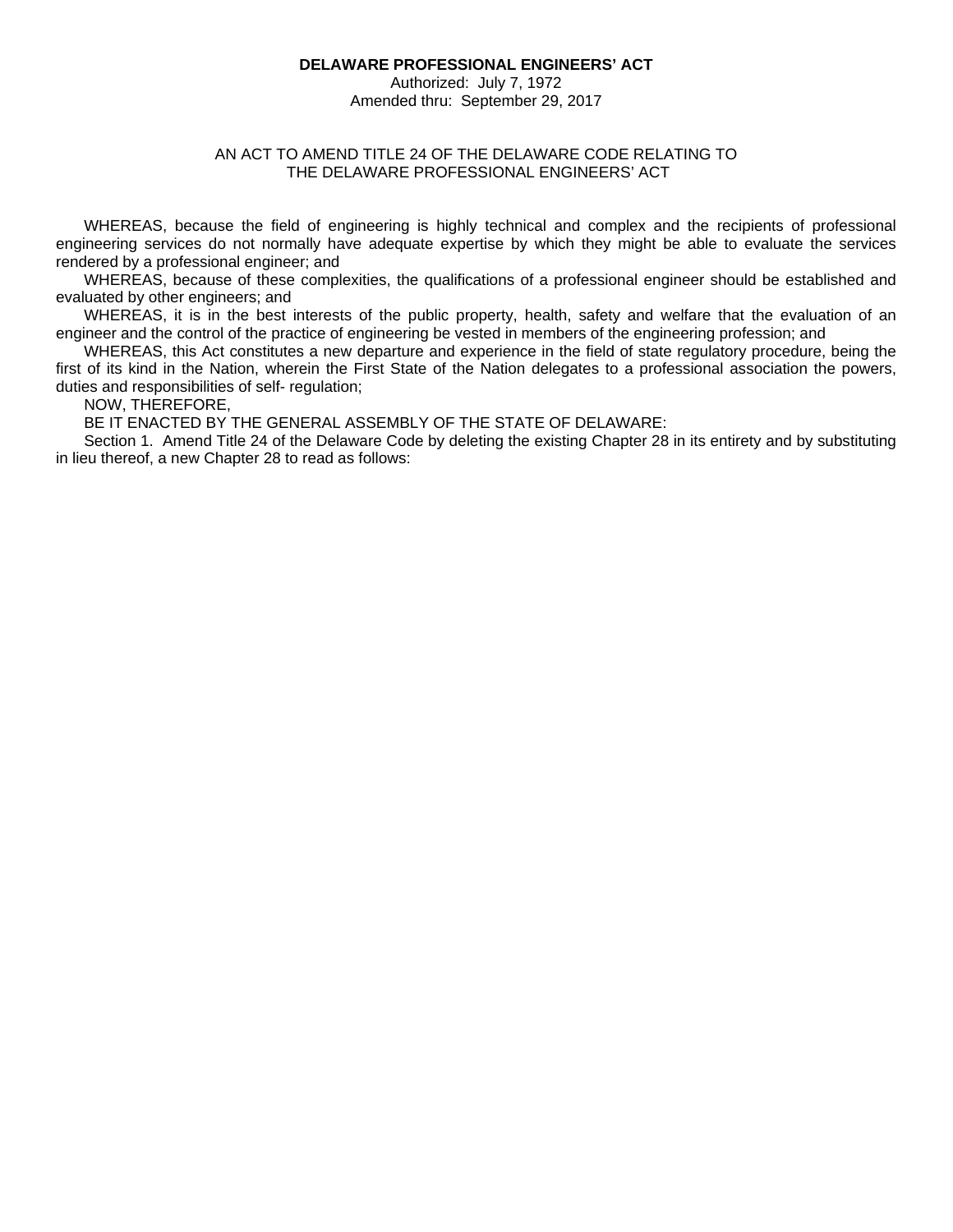# **CHAPTER 28. PROFESSIONAL ENGINEERS**

# **§2801. Short title.**

This chapter shall be known and may be cited as the 'Delaware Professional Engineers Act.'

#### **§2802. Declaration of purpose; unlawful practice.**

In order to safeguard life, health, and property and to promote the public welfare, the practice of engineering in this State is hereby declared to be subject to regulation in the public interest. It shall be unlawful for any person to practice or to offer to practice engineering in this State; to use in connection with such person's name, by verbal claim, sign, advertisement, letterhead, card or to in any other way, represent himself or herself to be an engineer, a professional engineer or through the use of some other title imply that such person is a professional engineer licensed under this chapter; or to advertise any title or description tending to convey the impression that such person is a professional engineer unless such person has been duly licensed, authorized or exempted under this chapter. The right to engage in the practice of engineering shall be deemed a personal right based on the qualifications of the individual as evidenced by such person certificate of licensure, which shall not be transferable.

## **§2802A. Exemption for expert testimony.**

Nothing in §2802 of this title shall be construed as prohibiting an otherwise qualified engineer, duly licensed under the laws of a state other than Delaware, from offering expert testimony in any action or proceeding in the courts of this State, consistent with the requirements of Delaware Uniform Rule of Evidence 702.

#### **§2803. Definitions.**

The following words, terms and phrases, when used in this chapter, shall have the meaning ascribed to them, except where the context clearly indicates a different meaning;

 (1) 'Active Roster' shall mean the record of members, associate members, permittees and holders of a certificate of authorization.

(2) 'Adjunct member' shall mean an adjunct member of the Association, as defined in §2806(d) of this title.

 (3) 'Administrative Order' means an order issued by an Investigating Committee, with the prior approval of the Council pursuant to §2824(b)(1)g.1. of this title, which attempts to resolve a complaint of a violation under §2823 of this title. Administrative orders become final 14 days from the day the order is received by the accused but only if there is positive proof of service, such as a signed return receipt or an affidavit of personal service.

(4) 'Affiliate member' shall mean an affiliate member of the Association, as defined in §2806 (c) of this title.

 (5) 'Applicant' shall mean a person who applies to become licensed as a professional engineer, applies to become certified as engineer intern, applies to become an adjunct member of the association, or applies for a certificate of authorization or permit.

(6) 'Associate member' shall mean an associate member of the Association, as defined in §2806 (b) of this title.

(7) 'Association' shall mean the Delaware Association of Professional Engineers.

(8) 'Bylaw' shall mean a bylaw of the Association.

 (9) 'Certificate of authorization' shall mean an authorization issued by the Council to engage in the practice of engineering.

(10) 'Committee' shall mean a committee appointed by the Council.

 (11) 'Consent Order' means a voluntary agreement between parties attempting resolution of a complaint of a violation under §2823 of this title or a complaint of unlicensed practice under §2825 of this title. To become a final order, a consent order must be approved by Council pursuant to §2824(b)(1)g.2 of this title.

 (12) 'Continuing Professional Competency' shall mean and refer to compliance with or satisfaction of a published set of guidelines and requirements for the maintenance of professional competency in the practice of engineering.

(13) 'Council' shall mean the Council of the Association.

 (14) 'Engineer' shall mean a person who, by reason of special knowledge and use of the mathematical, physical, and engineering sciences and the principles and methods of engineering analysis and design acquired by an engineering education, through graduation with a baccalaureate degree from a Council-approved 4-year educational program in engineering, in engineering technology or in science related to engineering, is qualified to begin the path to licensure.

 (15) 'Engineering corporations or partnerships' are corporations or partnerships who practice engineering to provide engineering services to the public.

(16) 'Engineer Intern' shall mean a person certified as an engineer intern by the Council.

(17) 'Examination' shall mean any qualifying examination or examinations required by this chapter.

 (18) 'Hearing Committee' means a committee of Council members to which the Council has delegated authority to adjudicate a complaint of a violation under §2823 of this title or allegations of unlicensed practice under §2825 of this title.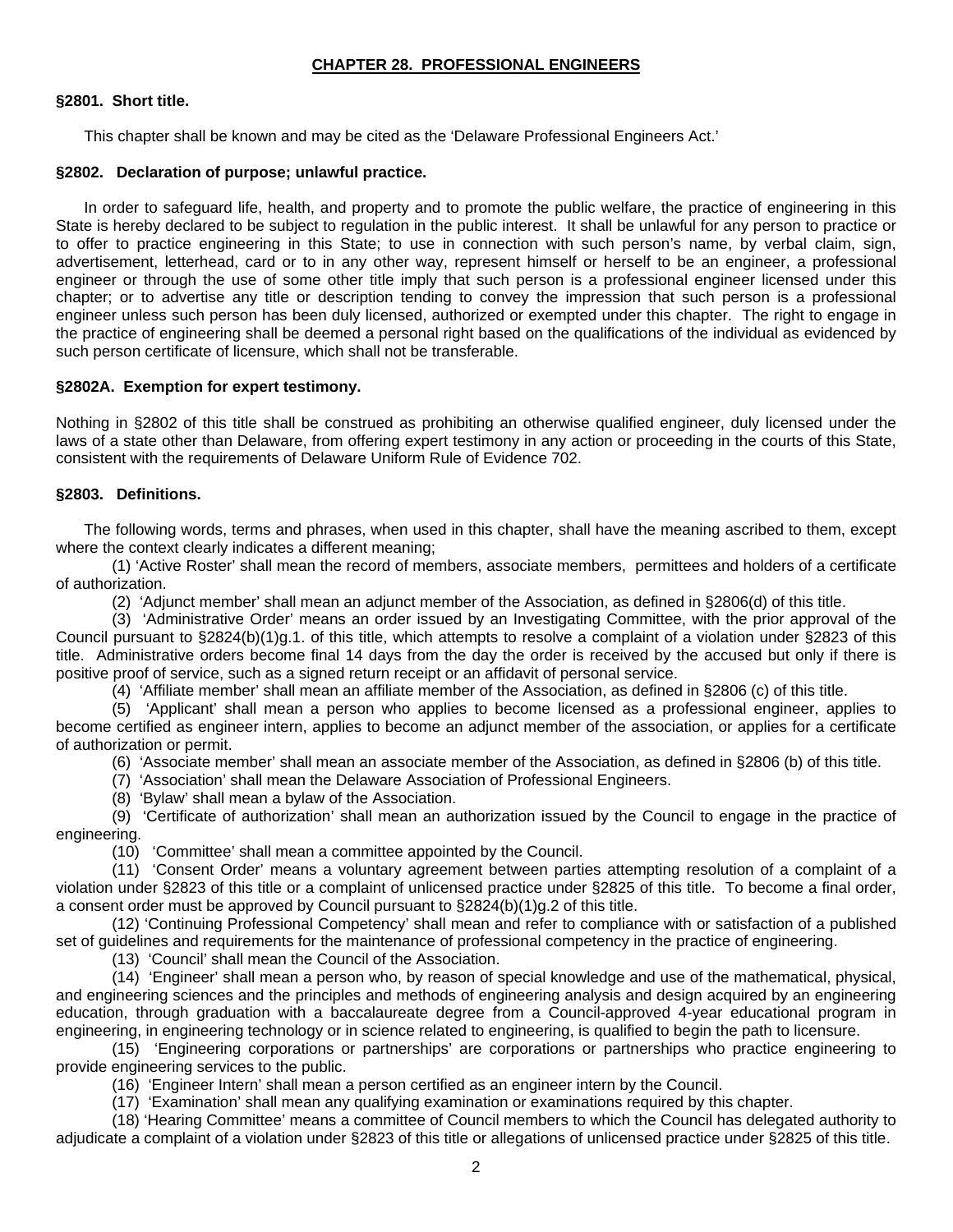(19) 'Investigating Committee' means a committee of the Council to which the Council has delegated authority to investigate a complaint of a violation under §2823 of this title or allegations of unlicensed practice under §2825 of this title.

(20) 'Licensed' means licensure as a professional engineer under this chapter.

(21) 'Licensee' shall mean a person licensed as a professional engineer under this chapter.

(22) 'Member' shall mean a member of the Association, as defined in §2806 (a) of this title.

 (23) 'Permit' shall mean a temporary privilege to practice engineering in the State granted to a qualified individual, corporation, or partnership by the Council.

(24) 'Permittee' shall mean an individual, corporation or partnership holding a valid permit from the Association.

 (25) 'Practice of engineering' or 'to practice engineering' includes any professional service performed for the general public such as consultation, investigation, evaluation, planning, design, or responsible supervision of construction or operation in connection with any public or private buildings, structures, utilities, machines, equipment, processes, works, or projects wherein the public welfare or the safeguarding of life, health or property is concerned or involved when such professional service requires the application of engineering principles and data, but it does not include the work ordinarily performed by persons who operate or maintain machinery or equipment, neither does it include engineering services performed by an employee of a firm or corporation that does not offer professional engineering services to the general public.

 (26) 'Professional engineer' shall mean a person who has been duly licensed as a professional engineer by the Council.

 (27) 'Responsible Charge' means a professional engineer's supervision of, control over, and possession of detailed professional knowledge of an engineering work. A professional engineer is only considered to be in responsible charge of an engineering work if the professional engineer makes independent professional decisions regarding the engineering work without requiring instruction or approval from another authority and maintains control over those decisions by the professional engineer's physical presence at the location where the engineering work is performed or by electronic communication with the individual executing the engineering work.

 (28) 'Retired Member' shall mean a person who has elected to claim retired status as defined in §2806(g) of this title.

 (29) 'Substantially related' shall mean the nature of the criminal conduct, for which the person was convicted, has a direct bearing on the fitness or ability to perform one or more of the duties or responsibilities necessarily related to the practice of engineering.

#### **§2804. Delaware Association of Professional Engineers; Objectives.**

There is hereby established the Delaware Association of Professional Engineers, an instrumentality of the State. The objectives of the Association and of this chapter are to: regulate the practice of engineering; to provide for the registration of qualified persons as professional engineers and the certification of engineer interns; to define the terms "engineer", "professional engineer", "engineer intern" and "the practice of engineering"; to create an organization to regulate the practice of engineering; to provide and administer qualifying examinations and grant registration to qualified persons as professional engineers; to provide for the appointment and election of members to the governing body of this Association; to define the powers and duties of the Council; to set forth the minimum qualifications and other requirements for registration as a professional engineer; for certification as an engineer intern; the granting of a permit to practice engineering, and the granting of a certificate of authorization; to set rules for the establishment of fees, expiration requirements and renewal requirements; to establish continued professional competency guidelines and requirements; and to provide for the enforcement of this chapter together with penalties for violations of the provisions of this chapter.

#### **§ 2805. Ownership and use of property.**

The Association may purchase, acquire, or receive by gift or bequest for the purposes of the Association and furtherance of its objectives, but for no other purposes or objectives, any real or personal property, and may sell, mortgage, lease, or otherwise dispose of any said property.

#### **§ 2806. Membership**

(a) All persons licensed as professional engineers on July 7, 1972 or hereafter licensed as professional engineers and who are residents of or are employed in or have a place of business within the State, and who subscribe to the code of ethics in accordance with §2816 of this title, are members of the Association. Members shall be entitled to vote as provided by this chapter.

(b) All other persons licensed as professional engineers, and who subscribe to the code of ethics in accordance with §2816 of this title, are associate members of the Association and shall not be entitled to vote.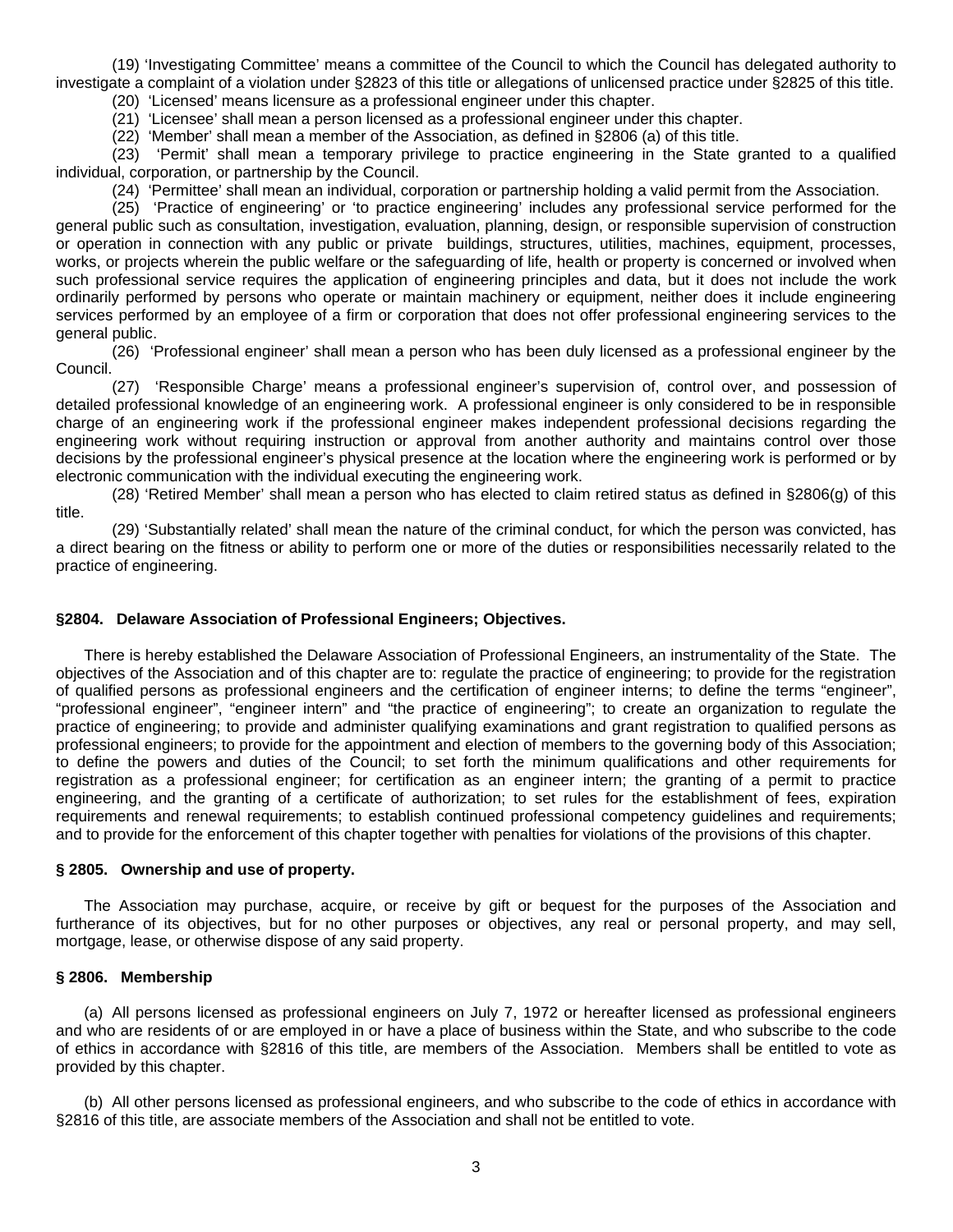(c) All persons certified as engineer interns within the State on July 7, 1972 or who are hereafter certified as engineer interns, and who subscribe to the code of ethics in accordance with §2816 of this title, are affiliate members of the Association and shall not be entitled to vote. Affiliate members may use the titles 'Engineer', 'Engineer Intern' or 'E.I.'

(d) All persons meeting the definition of engineer, as set forth in §2803(13) of this title, and who subscribe to the code of ethics in accordance with §2816 of this title, who are residents or employed in or have a place of business in the State, are adjunct members of the Association and shall not be entitled to vote. Adjunct members may use the title 'Engineer'.

#### (e) **Fees.**

(1) All fees for licensure, membership and renewals shall be in accordance with the bylaws, as approved by the members in accordance with this chapter.

(2) All fees required under the provisions of this section shall be nonreturnable and nontransferable.

(3) Reinstatement fees for professional engineers and holders of certificates of authorization shall be required for return from the inactive roster to the active roster. Reinstatement fees shall be established by bylaw and shall include any unpaid supplemental levies assessed prior to removal from the active roster.

 (4) The Council may, whenever the Association has incurred an operating deficit, make a supplemental levy in order to eliminate such deficit. Each member, associate member and each holder of a certificate of authorization shall be assessed in direct proportion to their rate of annual renewal and the total amount assessed shall be the amount of the deficit. Fractional assessments shall be raised to the next highest even dollar amount. The amount assessed against any person pursuant to this paragraph shall not exceed the annual renewal fee paid by such person under this chapter. Such supplemental levy shall be a debt against those assessed and shall be billed only at the time when the annual renewal fees are billed and must be paid within 3 months. Those failing to pay within 3 months shall be declared ineligible to practice engineering in the State and shall be removed from the active roster. Reinstatement will not be allowed until the reinstatement fee has been paid in full.

#### (f) **Expiration and renewals.**

(1) Members, associate members, adjunct members, and holders of certificates of authorization shall be billed for renewal fees 60 days before expiration of the period for which fees have been paid. If fees are not paid by the expiration date, the member, associate member or holder of a certificate of authorization shall be declared ineligible to practice engineering in the State and shall be removed from the active roster.

(2) Any applicant, associate member, adjunct member, engineering corporation or partnership whose application is approved shall be billed for fees for the quarter-year in which approved and for any remaining full quarters in the Association's licensure period.

(3) Any member, associate member, or holder of certificate of authorization on the active roster who intends to withdraw from the practice of engineering in the State shall notify the Secretary of the Council in writing. That name will then be removed from the active roster and be placed in an inactive status file. That name may be reinstated to active status by a request for reinstatement, in writing, within 4 years of that removal from the active roster, to the Secretary of the Council, by payment of a reinstatement fee and by compliance with and satisfaction of the current Continuing Professional Competency guidelines and requirements. After the expiration of the 4-year period, reinstatement may be obtained only by reapplying for licensure pursuant to §2817 of this title or for a certificate of authorization pursuant to §2821 of this title. Any member, associate member or holder of a certificate of authorization in inactive status shall be ineligible to practice engineering in the State.

(4) Any member, associate member, or holder of a certificate of authorization who has not given notice of withdrawal and whose name has been removed from the active roster because of a delinquency in payment of fees, may be reinstated upon petition to the Council within 2 years of the removal from the active roster and by payment of the reinstatement fees plus any delinquency fees. After the expiration of the 2-year period, reinstatement may be obtained only by reapplying for licensure pursuant to §2817 of this title or for a certificate of authorization pursuant to §2821 of this title.

(g) Any member, associate member or adjunct member in good standing on the active roster who intends to retire from the practice of engineering in the State shall notify the Secretary of Council in writing on a form provided to such Member by Council at such member's request. Following the filing of this form with the Secretary of Council, the member's name will be removed from the active roster and placed in a retired status file. Retired members shall not be required to pay their biennial membership fee and shall be exempted from any Continuing Professional Competency requirements. Any member, associate member or adjunct member in retired status shall be ineligible to practice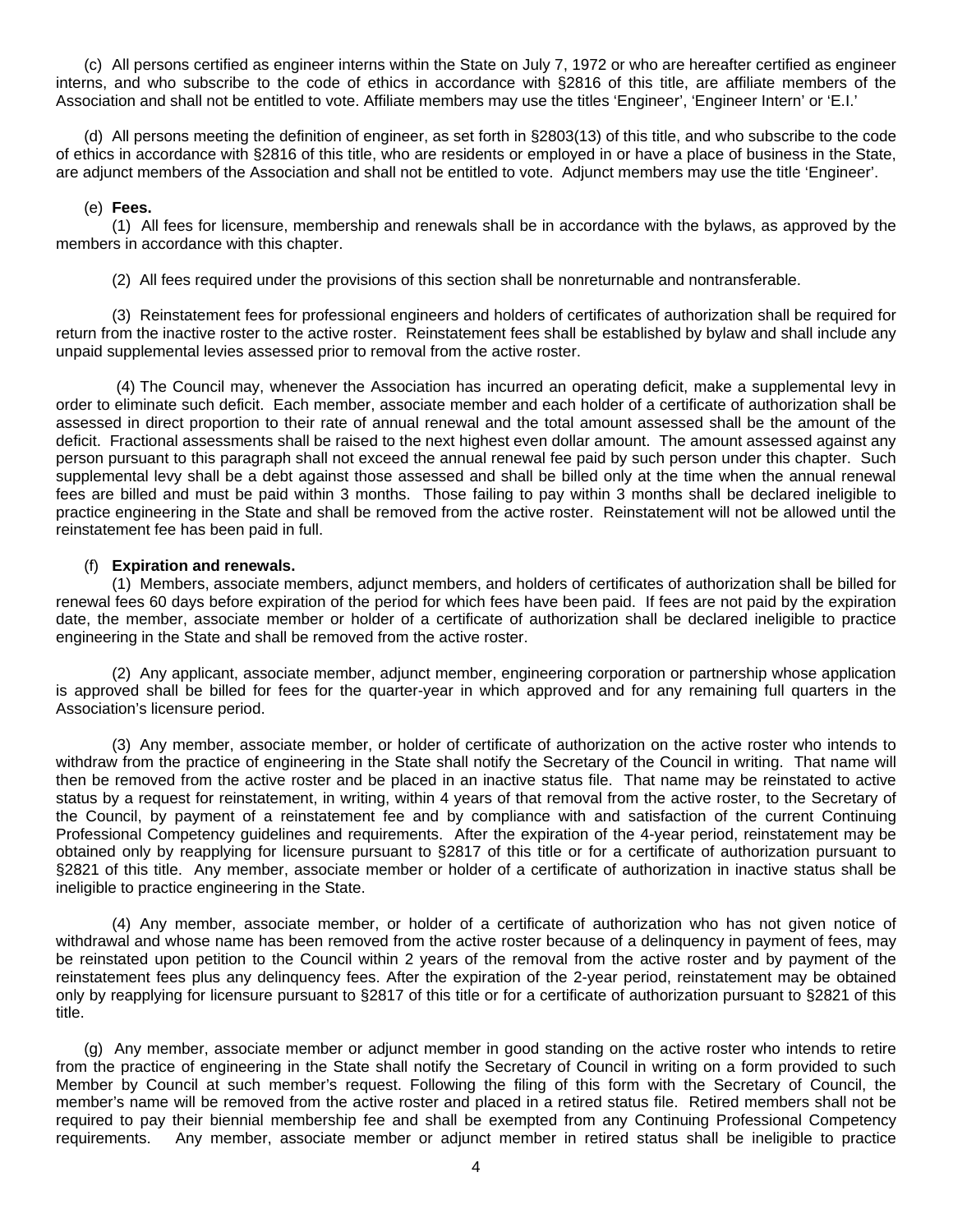engineering in the State, however, a retired member shall be entitled to utilize the term "P.E. (ret.)" in any signature and shall be entitled to vote provided they are residents of the State and subscribe to the code of ethics in accordance with §2816 of this title. After being placed on the retired status file, the retired member may not apply for reinstatement.

#### **§2807. Council of the Delaware Association of Professional Engineers.**

(a) There shall be a Council which will be the governing board of the Association. The Council shall consist of 15 voting members, 12 of whom shall be elected, and 3 of whom shall be appointed by the Governor. The immediate past president, if not an elected member of Council, shall be a non-voting member of Council. A quorum of the Council shall be a majority of the seated members of the Council.

(b) The 12 elected members shall be elected and hold office on the basis of the following constituencies:

(1) One shall be from each of the following 5 engineering disciplines: Civil, chemical, electrical, mechanical and any other;

(2) One shall be from each of the following fields of employment: Government, industry, private consulting practice and education: and

(3) One shall be from each of the 3 counties: New Castle, Kent and Sussex.

(c) Of the three appointed members, one shall be from each of the three counties: New Castle, Kent and Sussex.

(d) (1) A person elected as a Council member shall, at the time of election, and during the term of office, be a citizen of the United States of America, a resident of the State, a member of the Association and be qualified to represent the constituency from which the person was elected.

(2) A person appointed as a Council member shall, at the time of appointment, and during the term of office, be a citizen of the United States of America and a resident of the State and of the county for which the appointment is designated.

(e) The term of office for members of Council shall, unless otherwise specified, be four (4) years. A member of Council, whether appointed or elected, may not serve more than two (2) consecutive terms on the Council.

(f) Three members of Council shall be elected each year for a four (4) year term to fill vacancies in the field of discipline, field of employment and county of residence. Each Council vacancy will be designated by discipline, field of employment or county of residence in accordance with the constituency designation specified in subsection (b) of this section and each designated vacancy will be voted upon separately by members of the Association. A candidate for Council must announce at the time of nomination or petition the vacancy for which that candidate is seeking election and the candidate must be qualified by discipline, field of employment or residence to fill the vacancy for which that candidate is seeking election. For purposes of election, the candidate discipline shall be that shown on the roster, the field of employment shall be that held by the candidate and the county of residence shall be that of the candidate at the time of nomination or petition as well as at the time of election. The terms of office for Council members shall commence on September 1 of the year elected or appointed and shall expire on August 31, of the year ending the term.

#### **§2808. Council election and appointment procedure.**

(a) The schedule for the election of the twelve (12) elected members shall be as follows:

(1) Three members representing the constituencies of: civil engineering, industry and New Castle County shall be elected in 1978 and every four years thereafter.

(2) Three members representing the constituencies of: electrical engineering, private consulting practice and Kent County shall be elected in 1979 and every four years thereafter.

(3) Three members representing the constituencies of: mechanical engineering, education and Sussex County shall be elected in 1980 and every four years thereafter.

(4) Three members representing the constituencies of: chemical engineering, government and any other engineering discipline not previously designated shall be elected in 1981 and every four years thereafter.

(b) The schedule for the appointment of the three (3) appointed members shall be as follows:

(1) One member from New Castle County shall be appointed in 1994 and every four years thereafter.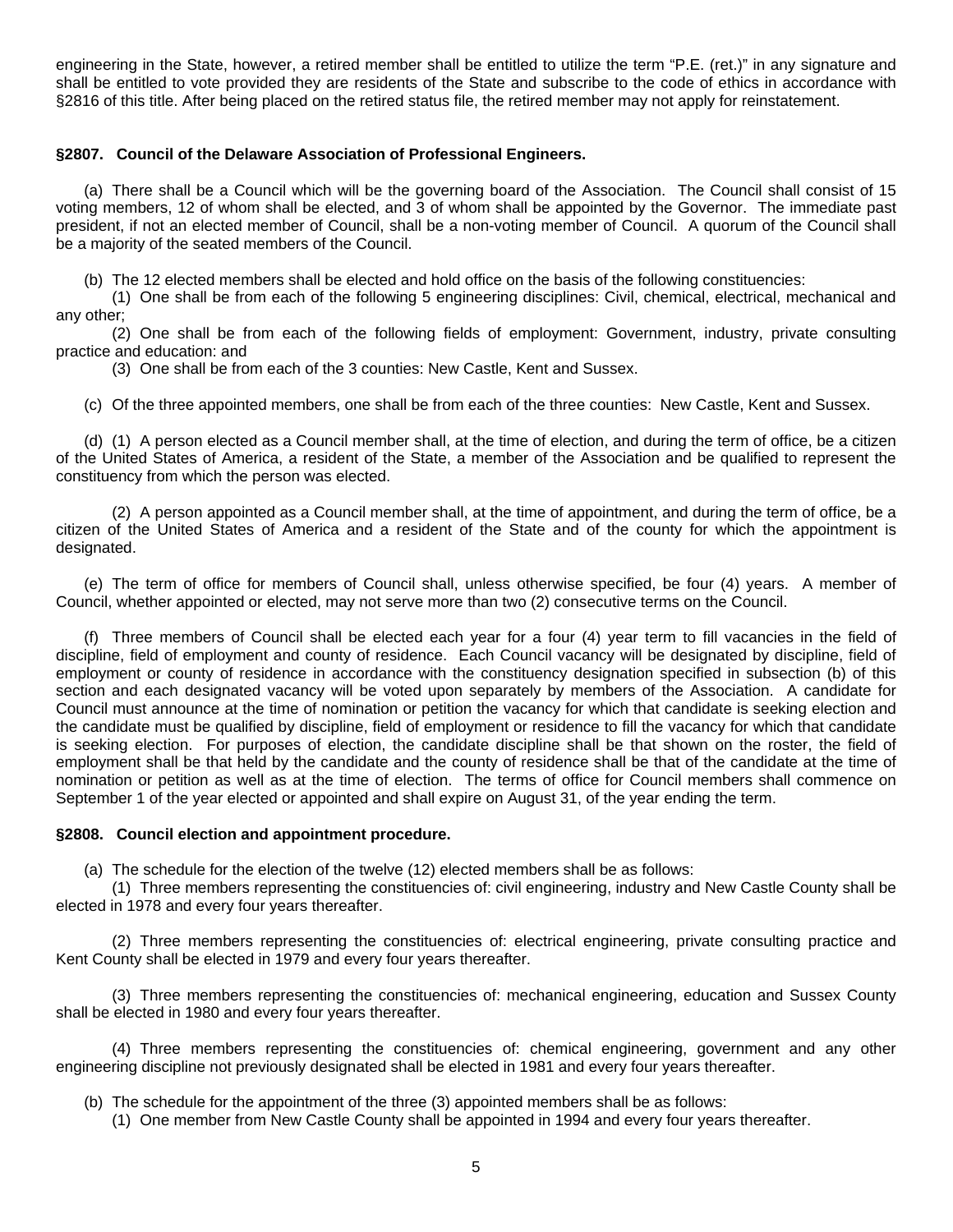- (2) One member from Kent County shall be appointed in 1993 and every four years thereafter.
- (3) One member form Sussex County shall be appointed in 1991 and every four years thereafter.

(c) All appointments to the Council shall be made by the Governor in accordance with the above schedule and with the requirements of §2807 of this title. Each term of office of the appointed Council members shall expire on the date specified in the appointment, however, the Council member shall remain eligible to participate in Council proceedings unless and until replaced by the Governor.

(d) The twelve Council members shall be elected by members of the Association through the procedure determined by Council, including, without limitation, electronic voting. The members in contest for each elected Council position receiving a plurality of votes from those voting within the prescribed time for that Council position shall be declared elected to that Council position.

## **§2809. Annual Election of Officers.**

The President, Vice-President, Secretary and Treasurer of the Council shall be elected annually from among the Council members by vote of the Council. No Council President or Vice-President may serve more than 2 consecutive 1 year terms in office.

## **§2810. Powers of the Council.**

 (a) The Council, under the head of the Council President or the President's designee and seal of the Council, may issue subpoenas for named respondents, witnesses, documents, physical evidence or any other source of evidence needed during the investigation of the complaint and/or for a public hearing on the complaint and/or in a matter involving an application for licensure, the revocation of licensure, or practicing or offering to practice without licensure, or any other matter pursuant to the provisions of this chapter. If the party or person subpoenaed fails to comply, the Council may compel compliance with said subpoena by filing a motion to compel in the Superior Court which shall have jurisdiction. The Superior Court may order costs, attorney's fees and/or a civil fine not to exceed \$5,000 if the motion to compel is granted.

(b) Any member of the Council may administer oaths or affirmations to witnesses appearing before the Council.

(c) The records of the Council shall be prima facie evidence of the proceedings of the Council set forth therein. A transcript thereof, duly certified by the Secretary of the Council under seal, shall be admissible in evidence with the same force and effect as if the original were produced.

(d) Except as provided for in §2804 of this title the Council may not create or promulgate rules or regulations to extend, modify, or in any way supplement the provisions of this chapter governing the regulation or the practice of engineering or the qualification, certification, or licensure of engineers, professional engineers, or engineer interns.

(e) The Council may, in its sole discretion, delegate its authority to investigate allegations of licensee or applicant violations under §2823 of this title or allegations of unlicensed practice under §2825 of this title to an Investigating Committee.

(f) The Council may, in its sole discretion, delegate its authority to adjudicate allegations of licensee or applicant violations under §2823 of this title or allegations of unlicensed practice under §2825 of this title to a Hearing Committee in accordance with §2824(b)(2) of this title.

## **§2811. Council vacancies.**

(a) Where any member of Council is absent from three consecutive meetings of the Council without suitable or acceptable reason or becomes incapacitated, the office may be declared vacant by the Council.

(b) When any member of Council resigns, dies, moves that member's residence from the State or otherwise ceases to be a member, or in the case of an elected member who changes that member's engineering discipline in the roster if elected to fill a discipline position on the Council, or in the case of an elected member who changes that member's field of engineering employment if elected to fill a field of engineering employment position on the Council, or in the case of an elected or an appointed member who changes that member's county of residence if elected to fill a county residency position, the office shall be declared vacant.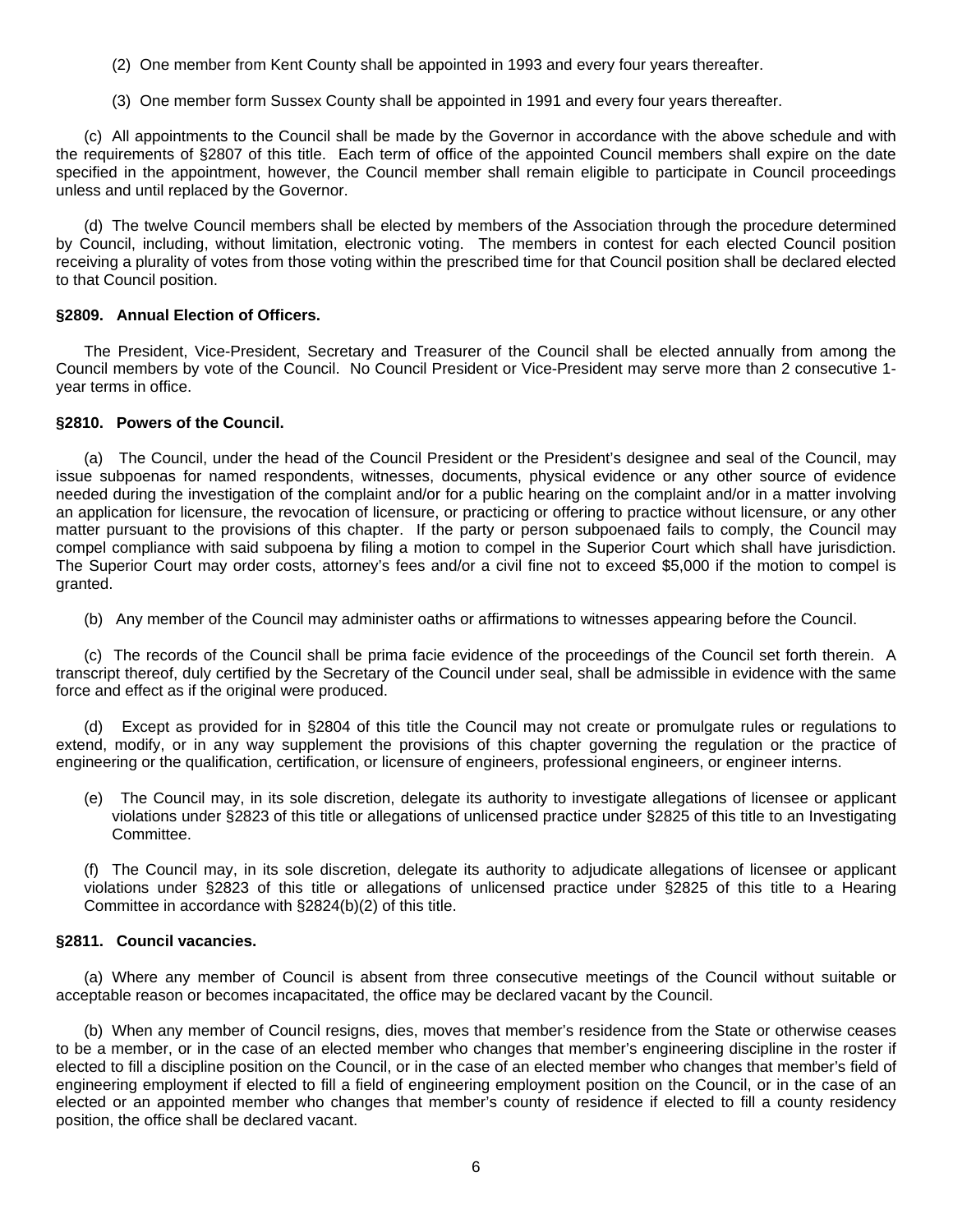(c) A declared vacancy of an appointed Council position shall be filled for the unexpired term by appointment by the Governor of the State of a person meeting the qualifications required to hold that appointed Council seat. A declared vacancy of an appointed Council position may, upon a majority vote of Council, be temporarily filled by the former Council member until a new person meeting the qualifications required to hold that appointed Council seat is appointed by the Governor.

(d) A declared vacancy of an elected Council seat shall be temporarily filled either by the former Council member or by a member meeting the qualifications required to hold that Council seat by virtue of a discipline or employment or county of residence, upon the vote of a majority of the Council, until the next annual election when a member shall be elected to fill any remainder of the unexpired term.

# **§2812. Administration.**

The Council may appoint or employ such administrative officials as it deems fit.

# **§2813. Immunity of Council and Committees.**

(a) The Council and the members of any committees appointed by the Council are immune from any claim, suit, liability, damages, or any other recourse, civil or criminal, arising from any act, omission, proceeding, decision, or determination undertaken or performed, or from any recommendation made, so long as the Council or committee member acted in good faith and without gross negligence in carrying out the responsibilities, authority, duties, powers, and privileges conferred by law upon them, with good faith being presumed.

 (b) The Attorney General's office shall represent the Council, Council members, Council officials, any committee created by Council or committee member, and at the express request of the Council, any person appointed or employed by the Council in a civil action for damages arising from duties and services performed, or powers to be exercised for the state. If the Attorney General's office determines it would be improper or unlawful to undertake such representation, then representation of such parties should proceed in accordance with §3925 of Title 10.

# **§2814. Bylaws of the Association.**

(a) The Council shall prepare for approval by the membership the following bylaws related to the administrative and domestic duties of the Association:

 (1) Prescribing procedures for the nomination of members of Council by a nominating committee and by the nomination by members;

(2) Prescribing procedures for the election of members of the Council;

 (3) Prescribing procedures for the nomination and election of Council President, Vice-President, Secretary and Treasurer by the Council;

(4) Prescribing the duties of members of the Council and rules governing their conduct;

- (5) Respecting the remuneration and reimbursement of members of the Council;
- (6) Respecting the calling, holding and conducting of meetings of the Council and of the Association;
- (7) Respecting the management of the property of the Association;

 (8) Providing for the borrowing of money on the credit of the Association and the charging, mortgaging or pledging of the real or personal property of the Association to secure any money borrowed or other debt or other obligation or other liability of the Association;

 (9) Respecting the receipt and disbursement of the funds of the Association and the investment of funds in a savings account which must be in a bank located within the State for the purpose of earning interest on the investment;

 (10) Respecting the establishment of a reserve fund within a year of the initial election of Council for emergency or unforeseen expenses;

(11) Providing for an annual independent audit of the accounts of the Association;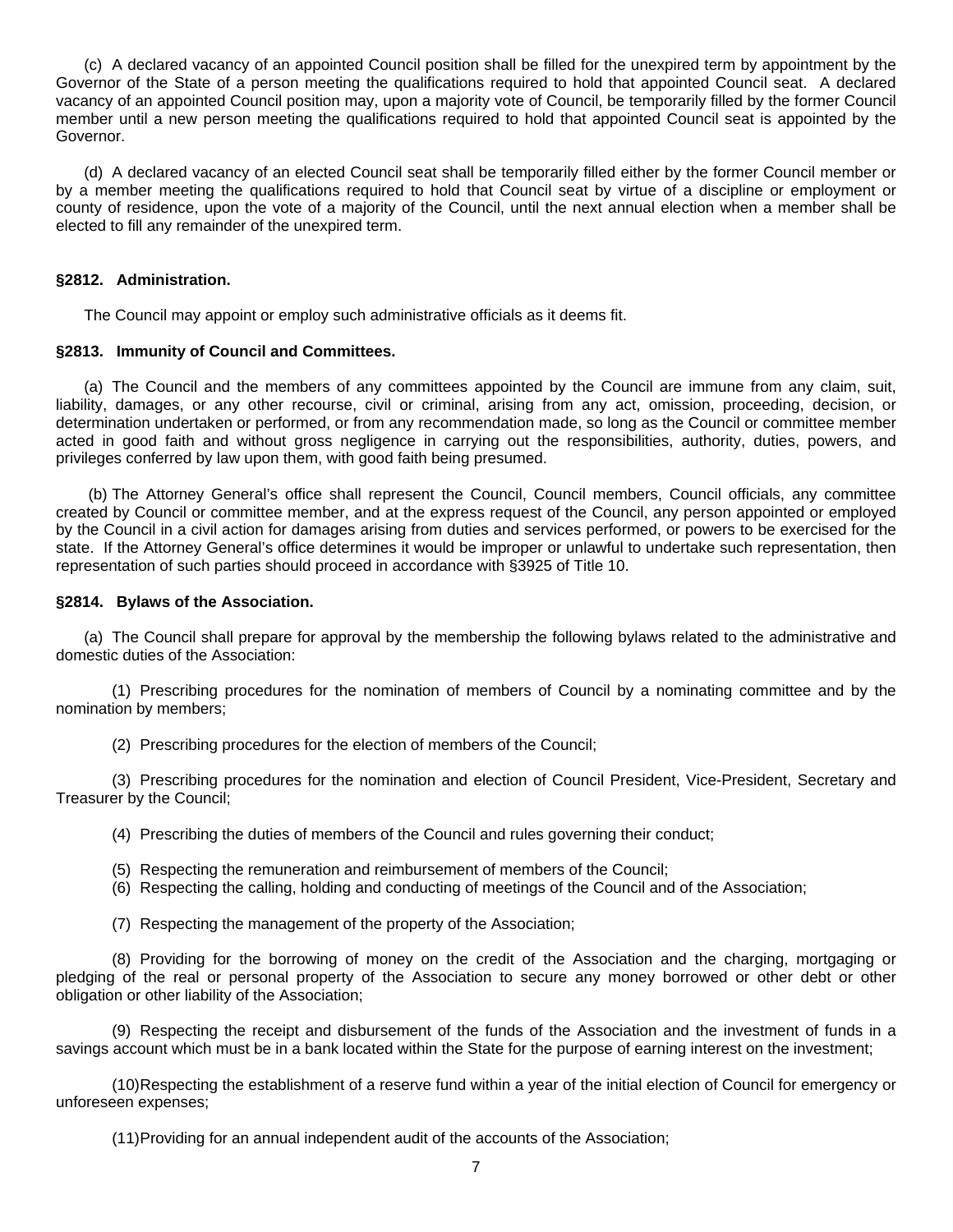(12) Providing for the appointment of committees of the Council and defining their composition, functions, remuneration and reimbursement;

 (13) Providing for the closing of the roster and the registration of recorded changes of addresses or disciplines of the registrants for a period of 20 calendar days immediately preceding any meeting of the Association or any mailing of ballots for vote or election by the membership;

 (14) For maintaining a system for the recording of registrants, their disciplines, their residence and business addresses and the counties in which they are resident, recording of the names and addresses of official representatives of engineering corporations and partnerships, and other pertinent data. The official roster of the Association shall be printed at least biannually and be available to the membership;

 (15) Fixing and providing for the levying and collection or remitting of annual or other fees approved by the members in accordance with this chapter.

(16) Prescribing applications, certificates, permits and seals and providing for their issuance and use;

(17) Concerning bonding of officers of the Council and employees of the Association;

 (18) Respecting all other things that are deemed necessary or convenient for the attainment of the objectives of the Association and the efficient conduct of its business.

#### **§2815. Bylaw approval by members.**

A bylaw is effective when approved by the members. Proposed bylaws or changes shall be submitted to the members for approval by means of a letter ballot returned by not less than 20 percent of the members within 30 days after the mailing thereof. Affirmative votes by the majority of members voting within the prescribed time shall constitute approval by the members.

#### **§2816. Code of Ethics.**

(a) The Council shall prepare and publish a code of ethics designed for the protection of the public.

(b) All applicants, members, associate members, affiliate members, adjunct members, holders of certificate of authorization and permittees must subscribe to and follow this code of ethics in the practice of professional engineering, or in seeking to register as a professional engineer or seeking certification as an Engineer Intern.

(c) The Code of Ethics is available on the Delaware Association of Professional Engineers' website.

#### **§2817. Requirements for licensure.**

(a) The following requirements shall be considered as the minimum satisfactory evidence that an applicant is qualified for licensure as a professional engineer:

 (1) Graduates from an engineering educational program approved by the Engineering Accreditation Commission (EAC) of ABET, Inc. (formerly the Accreditation Board for Engineering and Technology) or from an ABET recognized foreign accreditation agency approved educational program.

 a. Graduation with a baccalaureate degree from an engineering educational program accredited by the EAC of ABET, Inc. or by a foreign educational program accreditation agency adjudged by ABET to use substantially equivalent accreditation procedures; and

 b. Professional experience in engineering work of a character satisfactory to the Council in the amount of 4 years or more, such experience indicating that the applicant is competent to practice as a professional engineer; and

c. Successful passing of an examination approved by Council; and

d. Meeting the additional requirements of paragraph (7) of this section.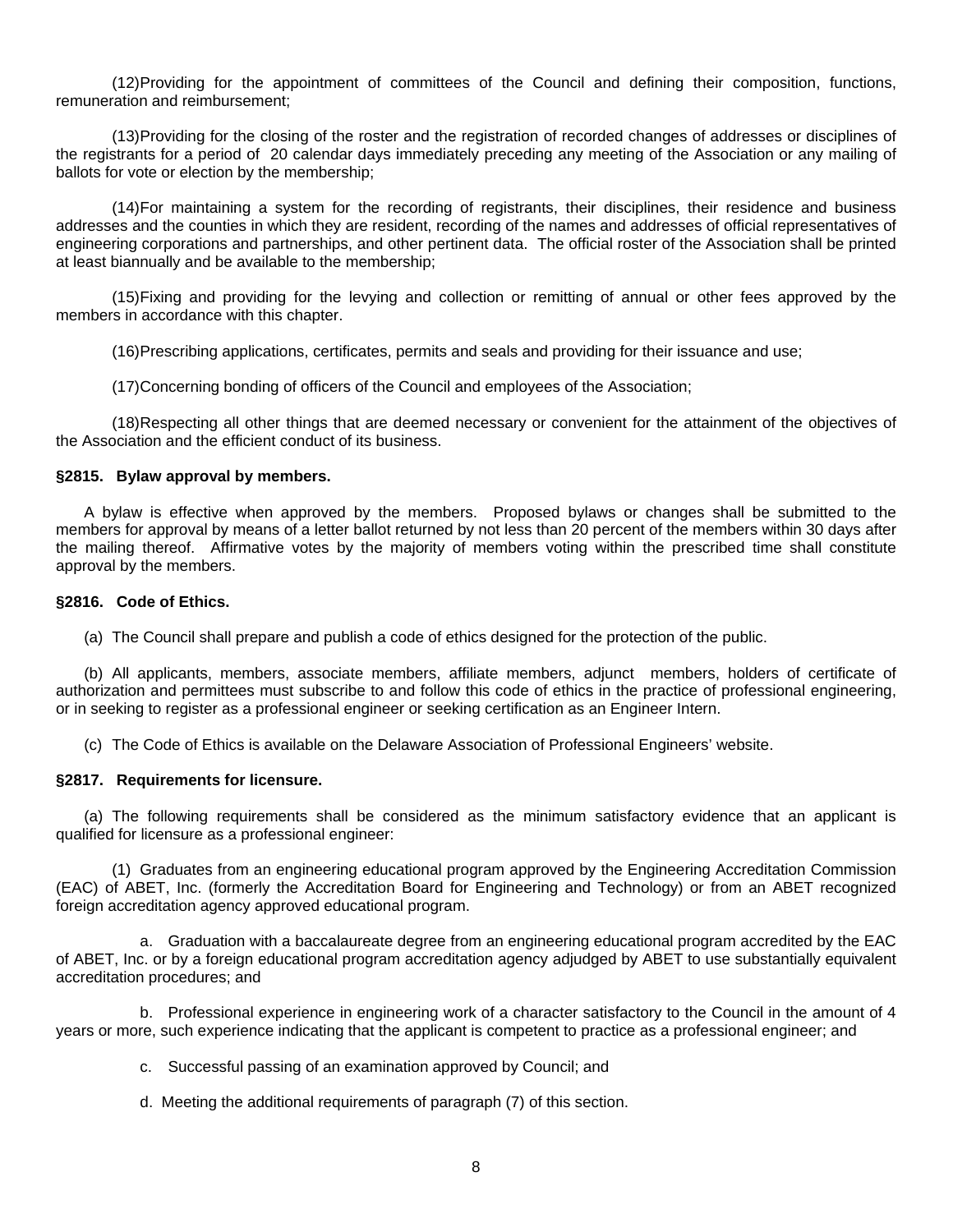(2) Graduates from non-EAC of ABET accredited engineering programs, from engineering technology programs or from science programs related to engineering.

 a. Graduation with a baccalaureate degree from a Council approved 4-year educational program in engineering that is not EAC of ABET accredited, in engineering technology or in science related to engineering; and

 b. Professional experience in engineering work of a character satisfactory to the Council in the amount of 8 years or more, such experience indicating that the applicant is competent to practice as a professional engineer; and

c. Successful passing of an examination approved by Council; and

d. Meeting the additional requirements of paragraph (7) of this section.

(3) Graduates from non-EAC of ABET accredited engineering programs, from engineering technology programs or from science programs related to engineering who hold master's degrees in engineering from institutions that offer EAC of ABET-accredited engineering programs, or the equivalent:

a. Graduation with a baccalaureate degree from a Council approved 4-year educational program in engineering that is not EAC of ABET accredited, in engineering technology or in science related to engineering; and

b. Professional experience in engineering work of a character satisfactory to the Council in the amount of 5 years or more, such experience indicating that the applicant is competent to practice as a professional engineer; and

c. Successful passing of an examination approved by Council; and

d. Meeting the additional requirements of paragraph (7) of this section.

(4) Graduates from non-EAC of ABET accredited engineering programs, from engineering technology programs or from science programs related to engineering who hold doctoral degrees in engineering from institutions that offer EAC of ABET-accredited engineering programs, or the equivalent:

a. Graduation with a baccalaureate degree from a Council approved 4-year educational program in engineering that is not EAC of ABET accredited, in engineering technology or in science related to engineering; and

b. Professional experience in engineering work of a character satisfactory to the Council in the amount of 4 years or more, such experience indicating that the applicant is competent to practice as a professional engineer; and

c. Successful passing of an examination approved by Council; and

d. Meeting the additional requirements of paragraph (7) of this section.

## (5) **Engineering Experience and Examination.**

 a. Professional experience in engineering work of a character satisfactory to the Council, consisting of 15 years or more of lawful practice and indicating that the applicant is competent to practice as a professional engineer; and

b. Successful passing of an examination approved by Council; and

c. Meeting the additional requirements for paragraph (7) of this section.

(6) **Comity.** 

 a. The Council may, upon application and payment of the required fee and without further examination, issue a license as a professional engineer to any person holding a valid certificate of registration or a license as a professional engineer issued to that person by a proper authority of a state, territory or possession of the United States, the District of Columbia, or a province of territory of Canada, provided the applicant's qualifications meet at least one of the following:

 1. The professional engineering qualifications of the applicant on the effective date of such certificate of registration or a license would have satisfied the requirements for licensure in this State on that date.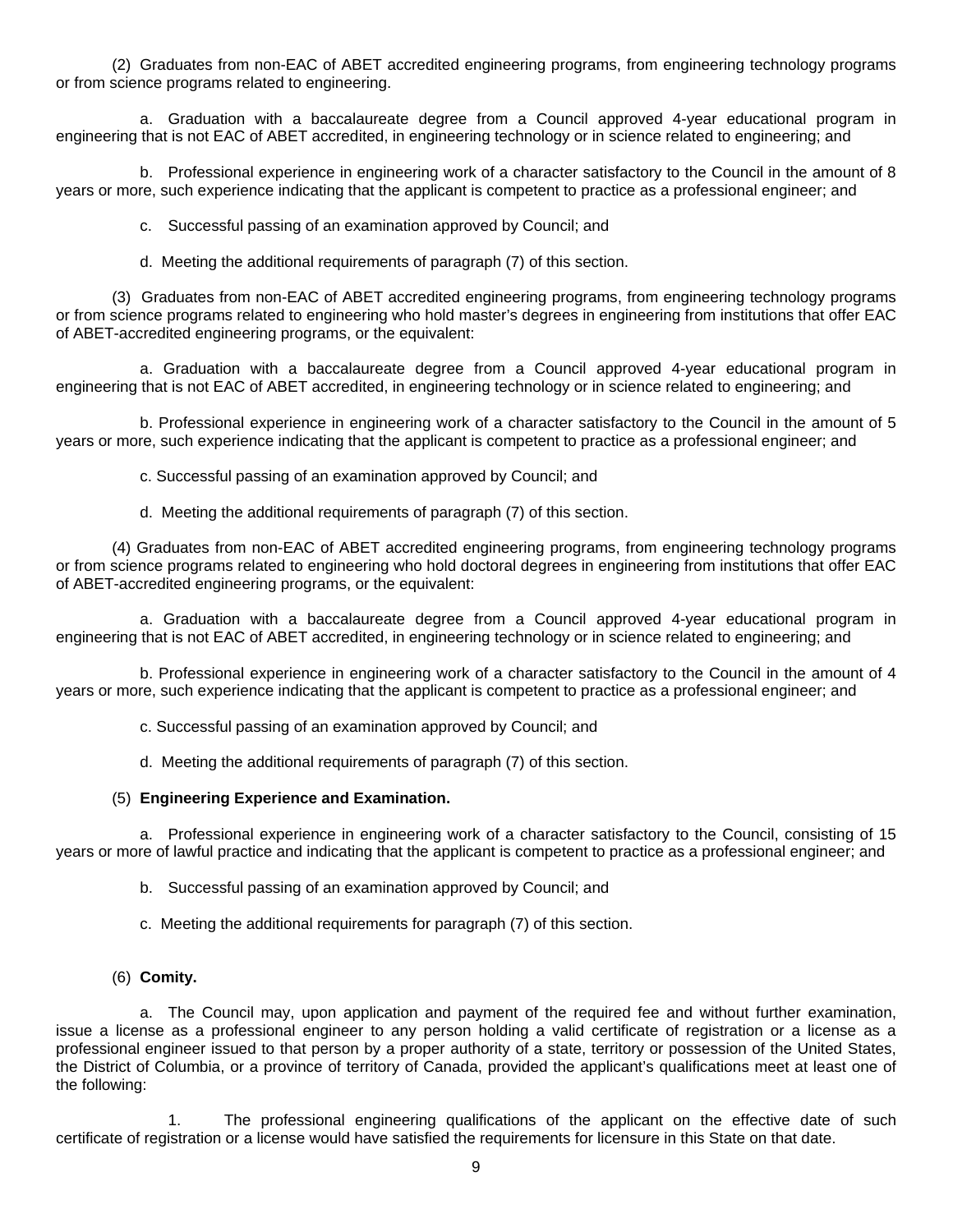2. The professional engineering qualifications of the applicant at any time subsequent to the effective date of such certificate of registration or a license would have satisfied the requirements for licensure in this State in effect at that time. A personal interview may be required by Council to ascertain the facts in the case.

 3. The professional engineering qualifications of the applicant include successful passing of an examination approved by Council, meeting the additional requirements of paragraph (7) of this section, and having a minimum of 10 years of professional experience in engineering work of a character satisfactory to the Council, such experience indicating that the applicant is competent to practice as an engineer. Such experience shall have been obtained in states, territories or possessions of the United States, the District of Columbia, or provinces or territories of Canada, and at least 8 years of it shall have been obtained after the applicant has received the said valid certificate of registration or a license.

 4. The professional engineering qualifications of the applicant include a minimum of 10 years of continuous and verifiable experience as a professional engineer. Such experience shall have been obtained in a state, territory, or possession of the United States, the District of Columbia, or a province or territory of Canada. The applicant must meet the additional requirements of paragraphs (7)a. and (9) of this section and must not have been subject to disciplinary action in the current or previous licensing jurisdictions.

 b. A person holding a valid NCEES Council Record issued by the National Council of Examiners for Engineering and Surveying, whose qualifications meet the requirements of this chapter, may be registered by Council as a professional engineer upon receipt from the National Council of Examiners for Engineering and Surveying of a certified copy of such registration Record together with the usual application form and fee from the applicant.

 c. If the person who has been licensed in Delaware pursuant to paragraph (6) a. or b. of this section has that person's license to practice revoked in the state in which the person was registered or licensed at the time licensure in Delaware through comity was sought, then the authorization issued in Delaware shall be automatically revoked followed 30 days' written notice from the Council unless the person makes application to the Council for consideration for retaining the Delaware authorization and the Council acts favorably on such application.

# (7) **Additional Requirements.**

 a. Every applicant shall give not less than 5 references, people who state that in their opinion and by their personal knowledge the applicant is qualified to practice as a professional engineer. At least 3 such references shall be registered or licensed professional engineers in this or any other state or territory or possession of the United States, the District of Columbia, or the province or territory of Canada.

 b. An applicant, otherwise qualified, shall not be required to be actively practicing the applicant's profession at the time of application.

 c. Every applicant must demonstrate knowledge of the Delaware Professional Engineer's Act and the Code of Ethics to the satisfaction of the Council.

 d. The required examination shall consist of a Fundamentals of Engineering examination and a Principles and Practice of Engineering examination furnished by, and scored by, the National Council of Examiners for Engineering and Surveying, or other nationally normed examinations which are approved by the Council.

 e. The examination in the Fundamentals of Engineering shall be taken after graduation, except it may be taken by a college or university senior in good academic standing in an educational program leading to a baccalaureate degree in engineering, related science or engineering technology. The Council may permit other students in such programs to take the Fundamentals of Engineering examination prior to graduation.

 f. The examination in Principles and Practice of Engineering shall not be taken until after the completion of the professional experience requirement. The Council may waive this requirement in the case of an applicant who has previously passed the examination in any other state, territory, or possession of the United States, the District of Columbia, or province or territory of Canada.

 g. Applicants with four failures of the Principles and Practice of Engineering examination may only apply to retake the examination after completing the following: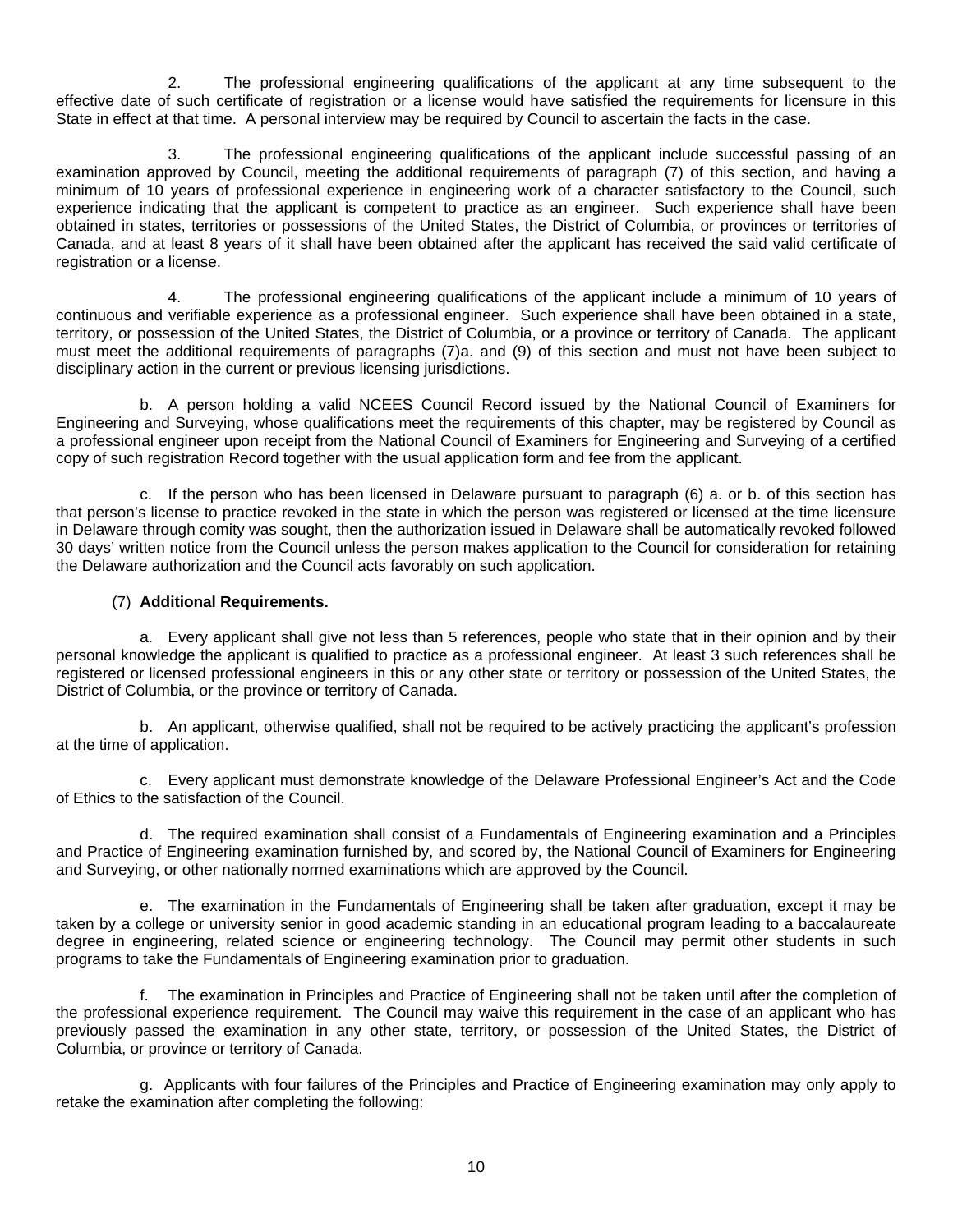(1) Present three new references to the Council, at least two of whom must be registered or licensed professional engineers in this or any other state or territory or possession of the United States, the District of Columbia, or any province or territory of Canada, pursuant to paragraph (7)a. of this section; and

 (2)(i) successful completion of six (6) college-level semester credit hours that are preapproved by Council to assure that the courses adequately address the subject matter weaknesses outlined in the diagnostic report resulting from the preceding failure of the Principles and Practice of Engineering Examination. Applicants must provide official transcripts of the courses that were taken demonstrating that a grade of "C minus" or higher was achieved; or

 (ii) submit such documentation to Council that demonstrates, to Council's satisfaction, that the applicant has acquired at least two (2) years of additional engineering experience, including a brief summary explaining how that experience has better prepared the applicant to pass the examination; or

 (iii) submit such documentation to Council that demonstrates, to Council's satisfaction, that the applicant has acquired sufficient educational and engineering experience, including a brief summary explaining how that educational and engineering experience has better prepared the applicant to pass the examination.

 (3) On the fifth and all subsequent attempts, applicants must reapply and meet the requirement stipulated in paragraphs (7)g.1. and 2. of this section above.

 (8) Applicants for licensure as a professional engineer shall be exempt from the requirement to pass the Fundamentals of Engineering Examination, if they are qualified as follows:

a. An individual holding an earned doctoral degree in engineering from a university, which has an ABET accredited undergraduate program in that discipline at the time that individual earned the doctoral degree, providing that doctoral degree required the passing of a Ph.D. qualifying examination from that university; or,

 b. An individual holding a baccalaureate degree from a Council-approved 4 year engineering educational program, who has at least fifteen (15) years of professional experience in the lawful practice of engineering of a character satisfactory to the Council, and which indicates that the applicant is competent to practice as a professional engineer.

- (9) The Council may refuse an applicant for licensure if the Council finds that the applicant has:
	- a. Been convicted of a crime that is substantially related to the practice of engineering; or
	- b. Misstated or misrepresented a fact in connection with the applicant's application; or

 c. Been found guilty of a violation of this chapter or of the Delaware Association of Professional Engineers' Code of Ethics; or

 d. Engaged in the practice of engineering in this State without being licensed as a professional engineer. Notwithstanding such a finding, the Council may allow licensure of such applicant if the applicant presents to the Council suitable evidence of reform; or

 e. Used improper means to gain information usable by the applicant on or in connection with an examination taken by the applicant to obtain licensure as a professional engineer or certification as an Engineer Intern.

 (10) Where an application of a person has been refused or rejected, and such applicant feels that the Council has acted without justification, has imposed higher or different standards for that person than for other applicants, or has in some other manner contributed to or caused the failure of such application, the applicant may appeal to the Superior Court.

## **§2818. Experience and Educational Equivalence.**

(a) For applicants holding a baccalaureate degree in engineering as described in §2817(1)a. of this Title, the experience of a full-time faculty member teaching advanced engineering subjects in an ABET-accredited, or CEABaccredited engineering curriculum may be accepted as part of the professional experience specified in §2817(1) or (2) of this title.

 (b) For applicants holding a baccalaureate degree in engineering as described in §2817(1)a. of this Title, the award of a master's degree in engineering involving 1 year or more of post graduate study in an engineering educational program approved by the Council may be accepted as 1 year of professional experience required in §2817 of this title; or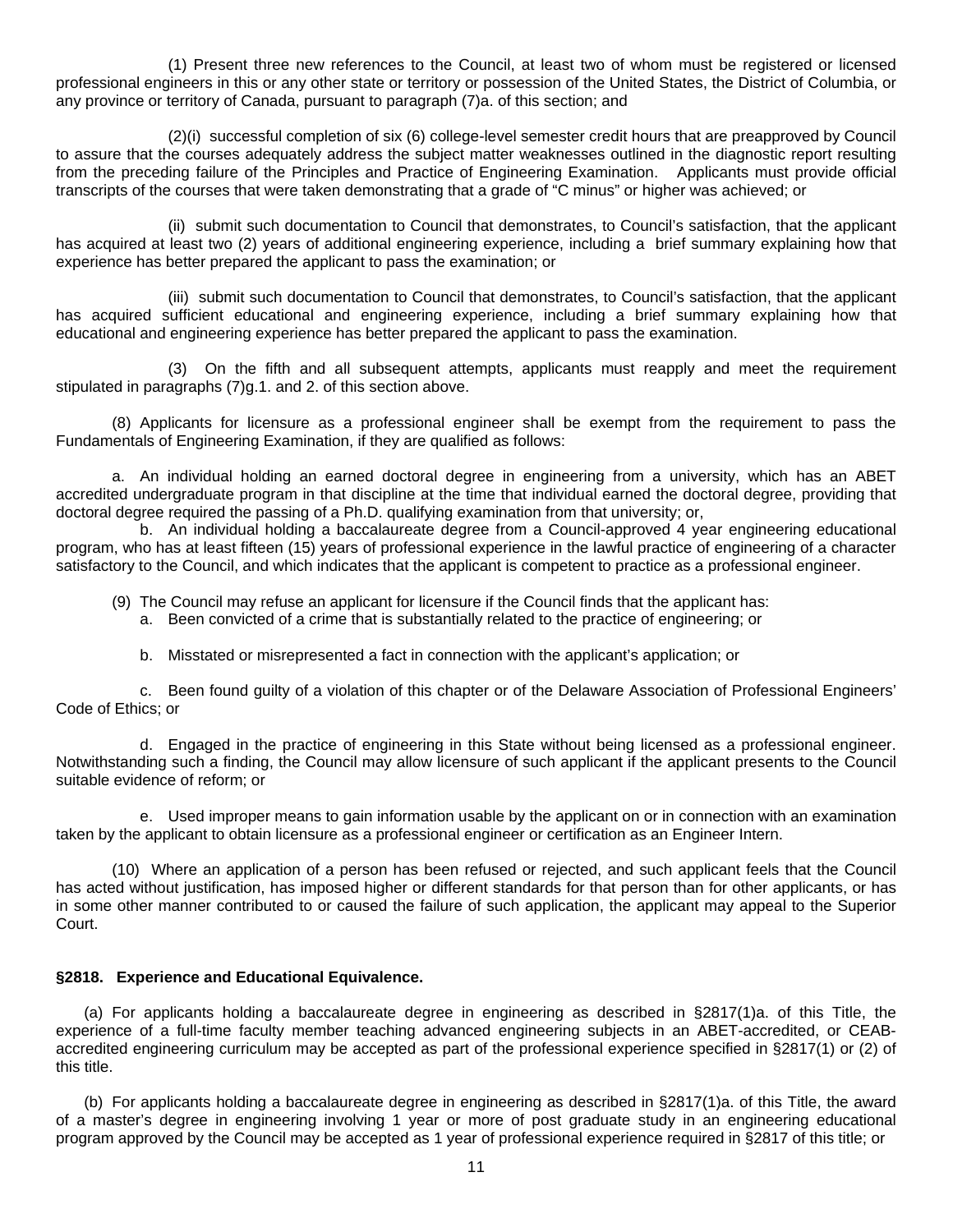(c) For applicants holding a baccalaureate degree in engineering as described in §2817(1)a. of this Title, the award of a doctorate, with or without a master's degree, involving full-time post-graduate study in an engineering educational program approved by the Council may be accepted as two years of professional experience required in §2817 of this title.

# **§2819. Requirements for Certification as an Engineer Intern.**

The following shall be considered as minimum satisfactory evidence that the applicant is qualified for certification as an engineer intern:

 (1) Graduation with a baccalaureate degree from an engineering educational program accredited by the Accreditation Board of Engineering and Technology (ABET), or by a foreign educational program accreditation agency adjudged by ABET to use substantially equivalent accreditation procedures, or from a Council-approved educational program in engineering not accredited by ABET or an ABET-approved foreign educational program accreditation agency, engineering technology or science related to engineering; and

- (2)a. Council-approved professional experience of 15 years or more; or
	- b. Successful passing of a Fundamentals of Engineering examination.

# **§2820. Qualifications for a temporary permit.**

(a) Individuals not residing in this State, not having full-time employment in this State, and not having established a place of business for the practice of professional engineering within this State, who are legally qualified by licensure to practice engineering as defined within the chapter in the state, territory or possession of the United States, the District of Columbia, or province or territory of Canada where they reside or are in business, may make application to the Council in writing for a temporary permit and for licensure to practice professional engineering in this State.

- (b) An applicant under this section shall submit the following:
	- (1) Application for temporary permit and the fee established under this chapter.

 (2) Proof that the applicant is legally qualified by licensure to practice engineering as defined within the chapter in the state, territory, or possession of the United States, the District of Columbia, or province or territory of Canada where they reside or are in business.

 (3) Concurrently with the application for temporary permit, a complete application for professional engineering licensure that meets the requirements of this chapter and the fee established under this chapter.

(c) The temporary permit shall be issued in writing upon authorization of the Council President and be valid for 60 days, which may be extended by the Council President for an additional 60 days for good cause shown. The temporary permit shall terminate upon final determination on the application for professional engineering licensure.

(d) An engineering corporation or partnership may be issued a permit subject to the above limitations, provided that 1 of its officers or partners or 1 of its employees is designated as being in responsible charge of the engineering activities and decisions and holds a valid permit or is licensed under this chapter.

## **§ 2821. Certificate of authorization.**

(a) An engineering corporation or partnership must have a certificate of authorization in order to practice, or offer to practice, engineering as defined in this chapter.

(b) The practice of or offer to practice engineering for the public by an engineering corporation or partnership which has been issued a certificate of authorization is permitted, provided that 1 of the officers or 1 of the employees of the said engineering corporation or partnership:

 (1) is designated as being in responsible charge of the engineering activities and engineering decisions of the said corporation or partnership; and

(2) is a licensee.

 (c) All personnel of any such engineering corporation or partnership who practice engineering on its behalf shall be licensees. The requirements of this chapter shall not prevent an engineering partnership or corporation and its employees from performing engineering services for the said engineering partnership or corporation or its subsidiaries or for affiliated corporations.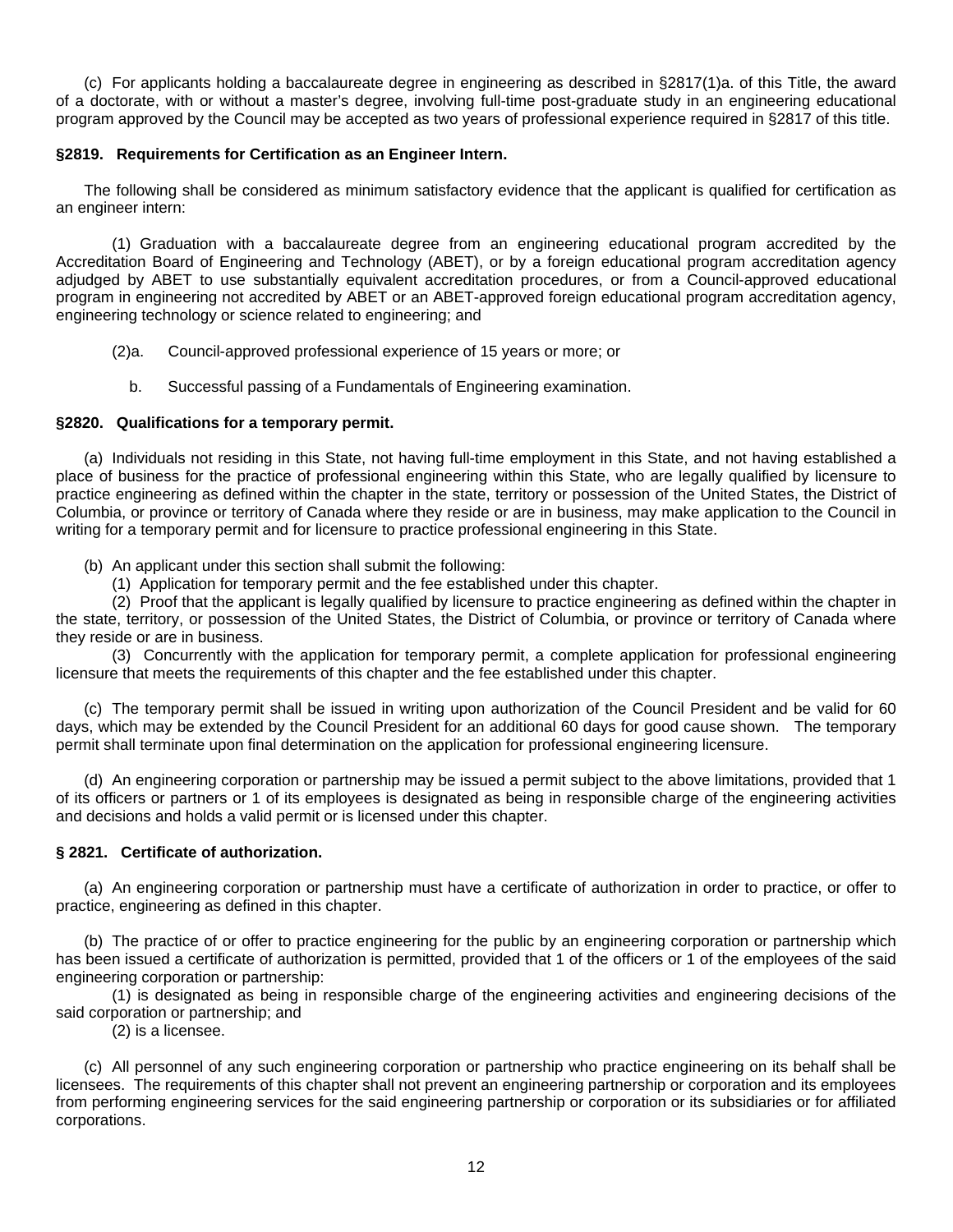(d) An engineering corporation or partnership desiring a certificate of authorization shall file with the Council an application listing the names and addresses of all officers, board members and principals of the engineering corporation or partnership and also of any licensee who shall be in responsible charge of the practice of engineering through the said engineering corporation or partnership, together with any other information required by the Council. The same information must accompany the annual renewal fee. In the event there shall be a change in any of these persons during the year, such change shall be filed with the Council within 30 days after the effective date of such change. If all the requirements of this section are met, the Council shall issue a certificate of authorization to such engineering corporation or partnership, and such engineering corporation or partnership shall be authorized to contract for and to collect fees for furnishing engineering services.

(e) The Council may refuse or reject an applicant if, the Council finds that the applicant has practiced engineering without being authorized under this section. Notwithstanding such a finding, the Council may allow licensure of such applicant if the applicant presents to the Council suitable evidence of reform.

(f) No such engineering corporation or partnership shall be relieved of responsibility for the conduct or acts of its agents, employees or officers by reason of this compliance with the provisions of this section, nor shall any individual practicing engineering be relieved of responsibility for engineering services performed by reason of this employment or relationship with such corporation or partnership.

(g) Applicants for a certificate of authorization must comply with the applicable state tax laws of Chapter 23 of Title 30. Proof of such compliance is required by the Council prior to the issuance of a certificate of authorization.

(h) A licensee who practices, or offers to practice, engineering under a name other than the person's licensed name is required to obtain a Certificate of Authorization, or to practice under a Certificate of Authorization.

# **§ 2822. Public works.**

(a) The State, its political subdivisions, agencies, commissions and authorities shall not solicit or receive proposals for, or engage in, the construction of public works involving the practice of engineering as defined in this chapter, unless:

 (1) The engineer, partnership or corporation which will perform and/or take responsibility for all engineering work, as identified in the proposal, is authorized to practice engineering under this chapter at the time of submission of the proposal; and

 (2) The engineering study, drawings, specifications and estimates are prepared by, and the construction is executed under the responsible charge or direct supervision of a licensee or permittee.

(b) Any contract executed in violation of this section shall be null and void.

## **§2823. Grounds for discipline; appeals.**

(a) Applicants, adjunct and affiliate members, and any person licensed under this chapter shall be subject to disciplinary penalties set forth in §2824(c) of this title, if, after a hearing, the person is found to violate any of the following:

(1) The practice of any fraud or deceit in the attempt to obtain any authorization to practice engineering in this State;

(2) Any gross negligence, incompetence or misconduct in the practice of engineering;

(3) Violation of the code of ethics promulgated by the Council;

(4) A crime that is substantially related to the practice of engineering;

(5) a. An activity resulting in discipline by another jurisdiction, state, territory, or possession of the United States, foreign country, the District of Columbia, the United States government, or any other governmental agency, if at least one of the grounds for discipline is the same or substantially equivalent to those contained in this section;

 b. The voluntary surrendering of an engineering license in order to avoid disciplinary action by another jurisdiction, state, territory, or possession of the United States, foreign country, the District of Columbia, the United States government, or any other governmental agency, if at least one of the grounds for disciplinary is the same or substantially equivalent to those contained in this section.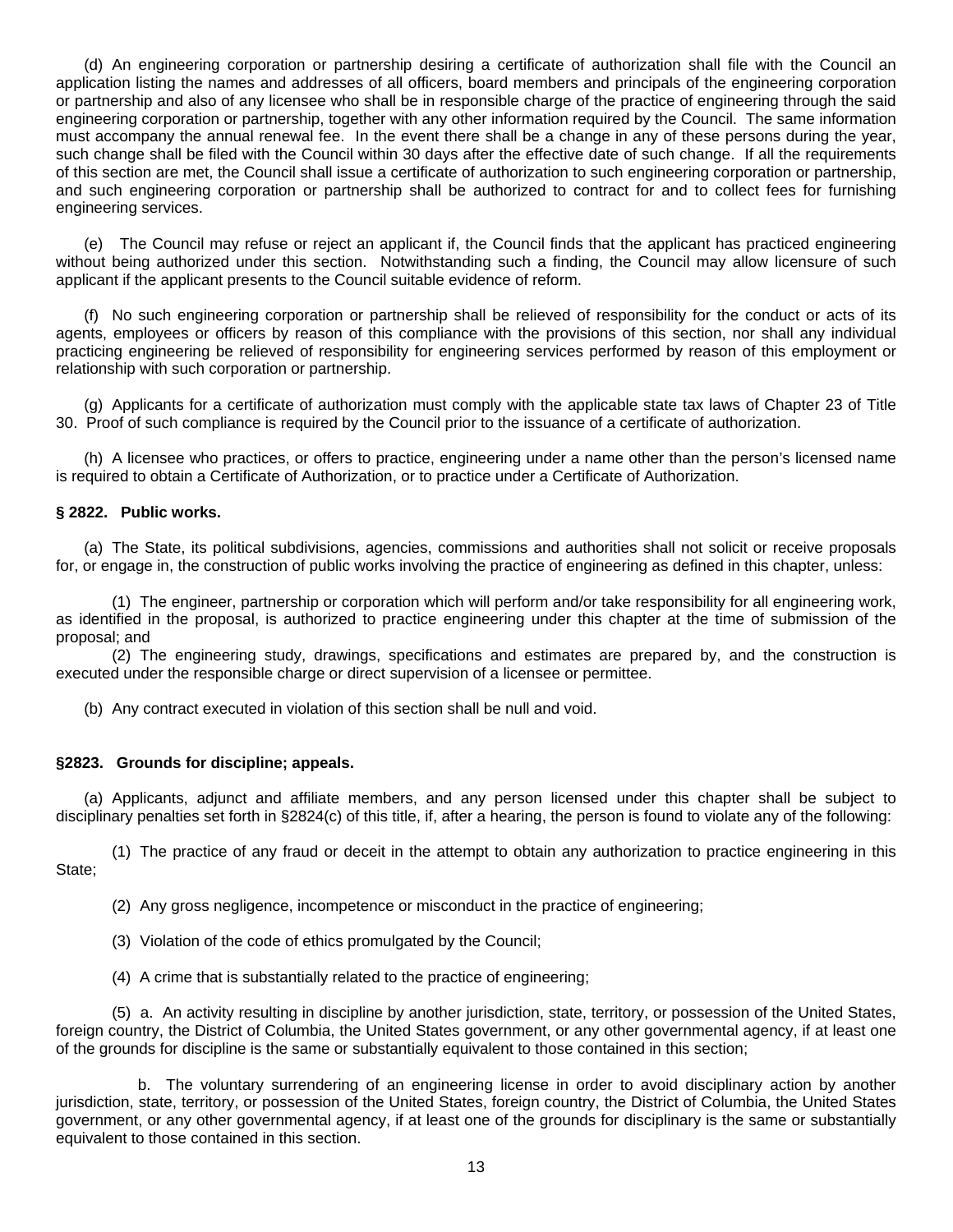(6) The failure to report instances of out-of-state discipline, as set forth in the immediately preceding paragraph, to the Executive Director of the Delaware Association of Professional Engineers within 60 days of the final order imposing discipline;

(7) Aiding or abetting another person in violating any provision of this chapter; or

(8) Signing, affixing the licensee's seal, or permitting the licensee's seal or signature to be affixed to any specification, report, drawing, plan, plat, design information, construction document or calculation, or revision thereof, that has not been prepared by the licensee or those under his responsible charge;

(9) Failure to comply with and satisfy the Continuing Professional Competency guidelines and requirements.

 (b) The Council shall have the power to review the actions of any applicants sitting for any examination that is conducted by, or on behalf of, the Association to determine the applicant's qualification for licensure as a professional engineer or certification as an Engineer Intern.

(1) The following actions by an examinee shall be considered violations of this chapter:

 a. Any attempt to remove, or removal of, examination materials or content from the room in which the examination is administered;

 b. Any attempt to reproduce, transcribe or transmit the content of examination materials that would permit the removal of such content from the room in which the examination is administered;

 c. Any use or possession of unlawfully obtained information that reveals, or is procured by the examinee with the anticipation that it could reveal, any portion of the content of the current examination;

 d. Any communication, whether verbal, written, electronic, or by action, made in an effort to seek assistance from another party, that would aid in obtaining a higher grade for the examination during an examination administration, or to provide such assistance to another examinee;

 e. Any impersonation, or solicitation of impersonation, that allows another individual to sit for the examination in place of the designated applicant; or

 f. Any violation of the terms of any examination security agreement entered into freely by the examinee with the Association outlining the examinee's responsibilities in taking the examination.

 (2) The chief proctor for the examination, acting on behalf of the Council, may at the chief proctor's sole discretion, when presented with evidence of any violation under paragraph (b)(1) of this section above at any time during the examination administration period:

a. Collect any examination materials provided to the examinee;

 b. Collect any personal property belonging to the examinee, which the proctor reasonably believes may contain content from the examination materials;

c. Dismiss the examinee from the examination site; and

 d. Seek any law enforcement assistance that the chief proctor feels is necessary to affect paragraphs a. through c. above of this paragraph (b)(2) of this section.

 (3) Following its review of the facts associated with any alleged examination impropriety, Council shall have the power to impose any or all of the following penalties on any individual found guilty after a hearing, unless such hearing is waived by the examinee, of an examination impropriety:

a. Void the results of the subject examination.

 b. Refuse permission for the examinee to take the examination for a period of two (2) years, or such time determined by Council to be required to ensure that a subsequent examination is unlikely to repeat questions contained in the subject examination;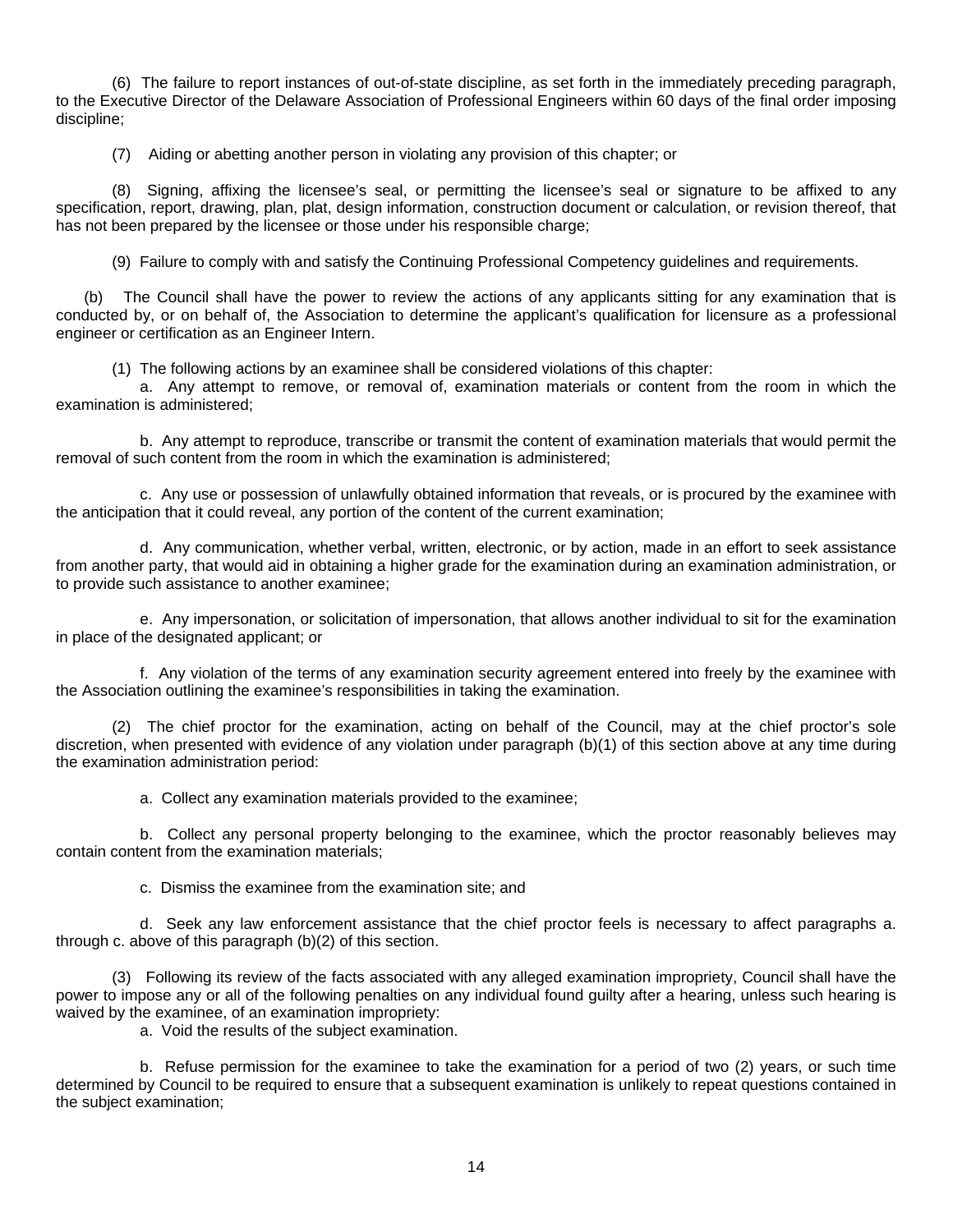c. Require successful completion by the examinee of an ethics course before a future examination opportunity;

 d. Revoke any license as a professional engineer or certification as an Engineer Intern granted as a consequence of the examinee receiving a passing score on the subject examination; and

 e. Report any disciplinary action taken to other jurisdictions to help ensure the integrity of their examination process.

 (c) The Council, after receipt of a complaint in accordance with §2824(c ) of this title associated with the practice of engineering in Delaware, shall have the power to review the actions and representations of individuals, corporations or partnerships not authorized by this chapter to engage in the practice of engineering in Delaware. Upon notice, hearing and review afforded by subchapters III and V of the Administrative Procedures Act, Chapter 101 of Title 29, the Council may issue a cease and desist order to an individual, corporation or partnership found to be engaged in the unauthorized practice of engineering, notwithstanding that the individual's, corporation's or partnership's license has lapsed, expired or has been suspended or revoked.

 (d) Subject to notice, hearing and review afforded by subchapters III and V of the Administrative Procedures Act, Chapter 101 of Title 29, the Council may fine any person who violates a cease and desist order not less than \$100 or more than \$1000. Each day a violation continues may be deemed a separate offense in the Council's discretion.

 (e) When disciplinary action requires the successful completion of additional training or education courses, Council shall determine the conditions of the additional training or education courses on a case-by-case basis, including, but not limited to, the type and number of hours of training or education. All training or education courses shall be related to the engineering profession and must be approved by Council.

(f) Any individual, corporation or partnership aggrieved by any disciplinary decision by Council may appeal such decision to the Superior Court. The appeal shall be filed within 30 days of the day the notice of the decision was mailed. The appeal shall be on the record without a trial de novo. If the Court determines that the record is insufficient for its review, it shall remand the case to the Council for further proceedings on the record. The Court, when factual determinations are at issue, shall take due account of the experience and specialized competence of the Council and of the purposes of the Delaware Professional Engineers' Act under which Council has acted. The Court's review, in the absence of actual fraud, shall be limited to determination of whether the Council's decision was supported by substantial evidence on the record before it.

(g) When an action is brought in the Court for review of a Council decision, enforcement of such decision may be stayed by the Court only if it finds, upon a preliminary hearing, that the issues and facts presented for review are substantial and the stay is required to prevent irreparable harm.

(h) No appeal for relief of the Court shall be considered as having been taken or made until it has been filed with the Prothonotary and served upon the Council in accordance with the rules of the Court.

## **§2824. Disciplinary action; procedure.**

(a) Whether prompted by receipt of an accusation of wrongdoing by a third party or upon its own initiative, the Council may review the actions and representations of applicants, adjunct and affiliate members, and any person licensed as a professional engineer under this chapter for alleged violations of §2823 of this title or for unlicensed practice pursuant to §2825 of this title.

(b) Complaint Investigation and Prosecution.

 (1) Upon receipt of a written accusation alleging a violation of §2823 of this title or alleging the unlicensed practice of professional engineering in violation of §2825 of this title, the Council may assign the matter to its Investigating Committee for possible prosecution. The Investigating Committee may also initiate the prosecution process based upon firsthand knowledge acquired by a member or upon a member's information and belief whether the accusation of wrongdoing is written or oral. Members of the Investigating Committee shall maintain strict confidentiality of the facts of its investigations and shall not discuss any issues of fact or law relating to an investigation with anyone except other Investigating Committee members, potential witnesses, the target of the investigation, or the target's legal representative.

 (a) If any allegations are not supported by the facts stated in the complaint, the Investigating Committee shall submit a written recommendation to the Council for dismissal of the unsupported allegations. The recommendation must recite verbatim all complaint allegations that are recommended for dismissal, indicating the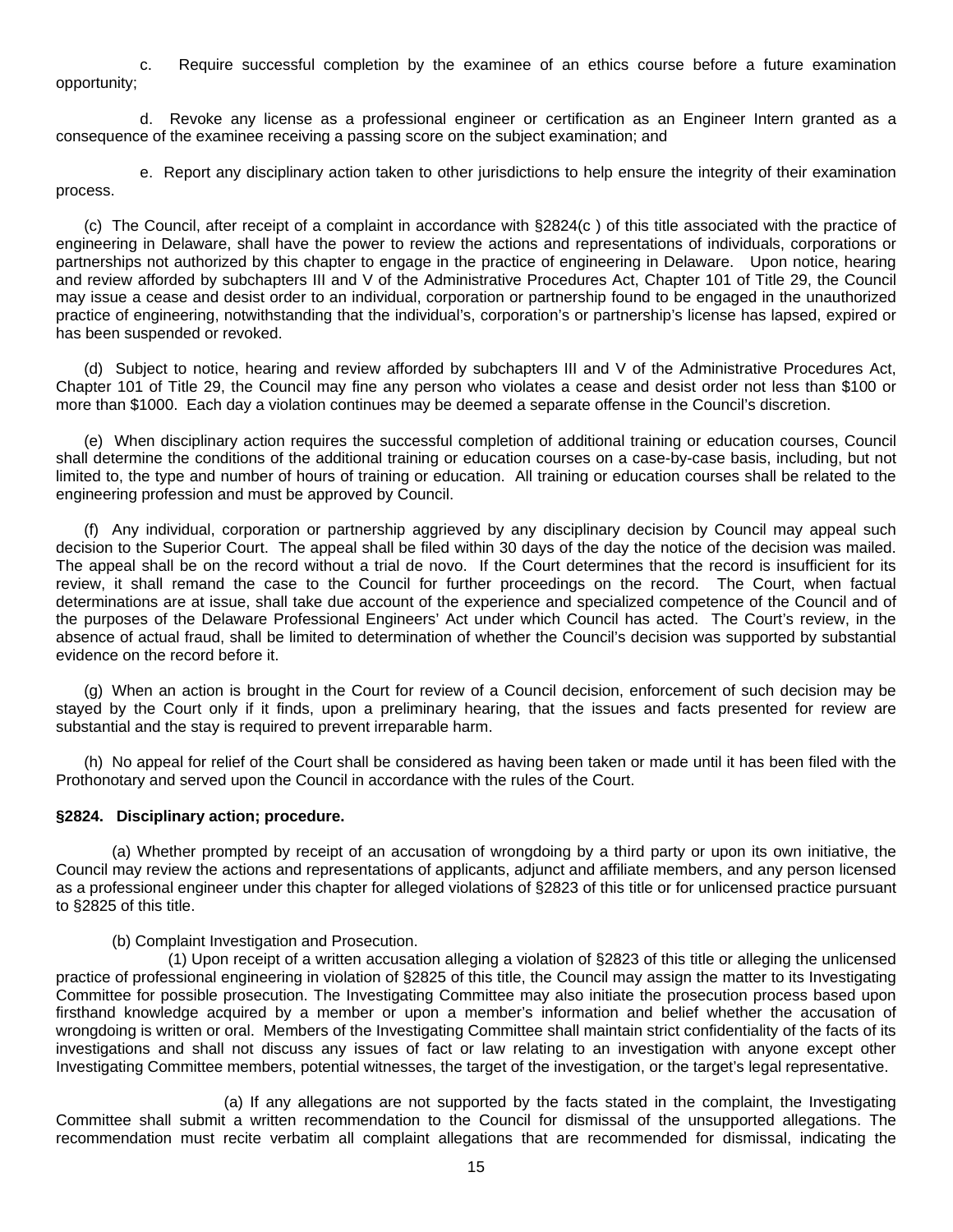Investigating Committee's reasoning for recommending dismissal of each allegation. By majority vote of the members present at a properly convened Council meeting, the Council shall approve or reject the Investigating Committee's written recommendation based only on the information contained in and included with the written recommendation. The Council shall reject the Investigating Committee's recommendation only if it decides that the Investigating Committee's recommendation is contrary to a specific state or federal law or regulation, is not supported by substantial evidence, or is arbitrary or capricious. If Council does not approve the Investigating Committee's recommendation, the matter must be remanded to the Investigating Committee with the Council's written reasons for withholding its approval. If all allegations in a complaint are dismissed by the Council, the complaint is dismissed.

 (b) If the Investigating Committee believes a complaint does state sufficient facts to support one or more allegations, the Investigating Committee shall investigate the allegations and send a copy of the complaint by certified mail with return receipt requested to the last address of record of the accused.

 (c) The accused is entitled to submit a written answer to the complaint to the Investigating Committee within 20 calendar days after receiving the complaint.

 (d) If, at any time before commencement of a hearing one or more allegations are found to be unsupported, the Investigating Committee shall submit a written recommendation to the Council for dismissal of the unsupported allegations. The recommendation must recite verbatim all complaint allegations that are recommended for dismissal, indicating the Investigating Committee's reasoning for recommending dismissal of each allegation. By majority vote of the members present at a properly convened Council meeting, the Council shall approve or reject the Investigating Committee's written recommendations based only on the information contained in and included with the written recommendation. The Council shall reject the Investigating Committee's recommendation only if it decides that the Investigating Committee's recommendation is contrary to a specific state or federal law or regulation, is not supported by substantial evidence, or is arbitrary or capricious. If Council does not approve the Investigating Committee's recommendation, the matter must be remanded to the Investigating Committee with the Council's written reasons for withholding its approval. If all allegations in a complaint are dismissed by the Council, the complaint is dismissed.

 (e) If, during the course of an investigation, the Investigating Committee finds evidence that there may have been violations in addition to those contained in the complaint or those which formed the basis for an internallyinitiated investigation, the Investigating Committee may add additional allegations as appropriate.

 (f) The Investigating Committee shall issue a final written report at the conclusion of its investigation. The report must list the evidence reviewed and the witnesses interviewed, cite the law alleged to have been violated, and list all facts supporting one or more allegations.

(g) The Investigating Committee shall resolve supported allegations in one of the following ways:

(1) The Investigating Committee may submit a written recommendation to the Council that an Administrative Order be issued. The written recommendation must include a copy of the proposed order. The proposed order must recite all complaint allegations the Investigating Committee believes are supported by its findings, a brief recitation of those findings, and the proposed penalty or penalties. By majority vote of the members present at a properly convened Council meeting, the Council shall approve or reject the Investigating Committee's written recommendation based only on the information contained in and included with the written recommendation. The Council shall reject the Investigating Committee's recommendation only if it decides that the Investigating Committee's recommendation is contrary to a specific state or federal law or regulation, is not supported by substantial evidence, or is arbitrary or capricious. If Council does not approve the Investigating Committee's recommendation, the matter must be remanded to the Investigating Committee with the Council's written reasons for withholding its approval. If the Council approves the recommendation, the order shall be served on the accused by certified mail with return receipt requested to the last address of record of the accused or by personal service. The order must indicate that it will become final unless the accused, within 14 days after receipt of the order, objects to the proposed order and requests a hearing. Administrative orders become final 14 days from the day the order is received by the accused but only if there is positive proof of service, such as a signed return receipt or an affidavit of personal service. Administrative Orders are limited to imposing the following penalties, individually or in combination: warning, public reprimand, censure, or requiring completion of training or education courses. If the accused gives notice to the Investigating Committee that the allegations are contested, the Investigating Committee shall proceed in accordance with paragraph (b)(1)g.3. of this section.

(2) The Investigating Committee is entitled to negotiate a Consent Order with the accused. Consent Orders must be approved by Council before becoming final. By majority vote of the members present at a properly convened Council meeting, the Council shall approve or reject Consent Orders, after considering the Investigating Committee's written recommendation regarding an order, based only on the information contained in and included with the Consent Order and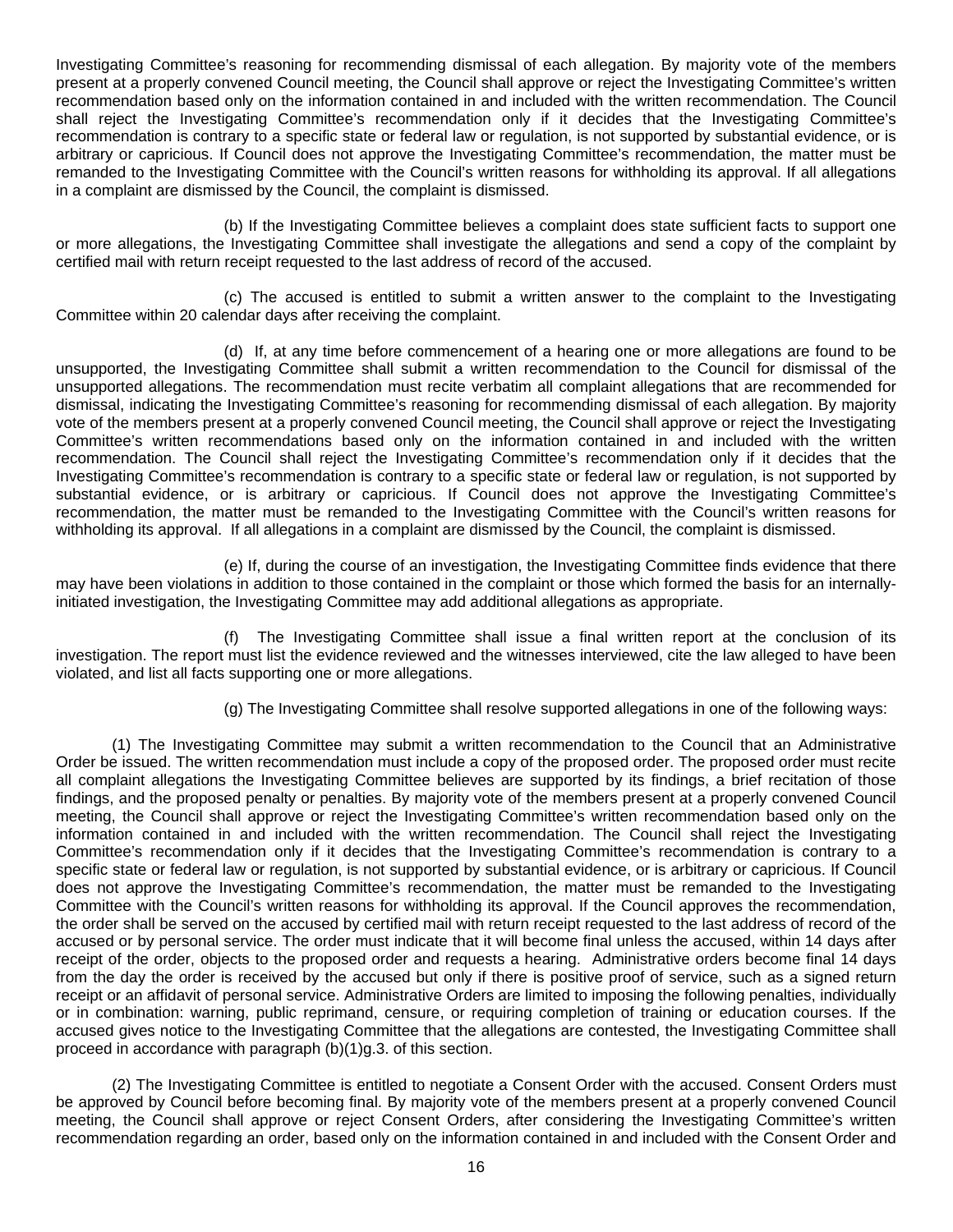written recommendation. The Council shall reject Consent Orders only if it decides that a Consent Order is contrary to a specific state or federal law or regulation, is not supported by substantial evidence, or is arbitrary or capricious. If the Council approves a Consent Order, the Consent Order must be served on the accused by certified mail with return receipt requested to the last address of record of the accused or by personal service. If the Council does not approve the Consent Order, the matter must be remanded to the Investigating Committee with the Council's written reasons for withholding its approval.

(3) The Investigating Committee, with the concurrence of the Department of Justice, is entitled to forward the complaint, along with its final investigative report, to the Council with a written recommendation to prosecute the complaint before a Hearing Committee. By majority vote of the members present at a properly convened Council meeting, the Council shall approve or reject the Investigating Committee's written recommendation based only on the information contained in and included with the written recommendation. The Council shall reject the Investigating Committee's recommendation only if it decides that the Investigating Committee's recommendation is contrary to a specific state or federal law or regulation, is not supported by substantial evidence, or is arbitrary or capricious. If Council does not approve the Investigating Committee's recommendation, the matter must be remanded to the Investigating Committee with the Council's written reasons for withholding its approval. If the Council approves the recommendation, the Council shall convene a Hearing Committee if it has not already done so, and assign the matter to the Hearing Committee for further proceedings. The time and place for the hearing must be fixed by the Hearing Committee within 90 days of receipt of the formal complaint.

 (2) At a properly convened Council meeting, the Council President shall nominate at least three Council members to serve on a Hearing Committee. Nominees must be approved by a majority vote of Council members present at a properly convened Council meeting. The Council President shall designate one member of a Hearing Committee to serve as the Hearing Committee Chair. Hearing Committees shall consist of Council members only. Members of the Investigating Committee may not be members of the Hearing Committee, but Investigating Committee members are entitled to assist in the prosecution of the complaint before a Hearing Committee.

 (3) The Hearing Committee shall properly notice and conduct the hearing. The Delaware Rules of Evidence do not apply to the presentation or admissibility of evidence in hearings. A record must be kept of all public hearings, a transcript of which must be provided at cost upon a party's request. Decisions of the Hearing Committee must be made by majority vote of the Hearing Committee's members. Decisions must be based on the evidence presented at the hearing and must be supported by substantial evidence in the record. Decisions must not be based exclusively on hearsay.

 (a) If the Hearing Committee determines that no violation under §2823 of this title or that no unlicensed practice under §2825 of this title has occurred, it shall issue an order dismissing the complaint.

 (b) If the Hearing Committee determines that a violation under §2823 of this title or that an unlicensed practice under §2825 of this title has occurred, it shall issue an order stating its findings of fact, conclusions of law, and penalties.

 (c) If the accused fails or refuses to appear, the Hearing Committee may proceed to hear the charges and render a decision by default.

 (d) Orders issued by the Hearing Committee are not final until approved by Council. After a quorum has been established at a properly convened Council meeting, by majority vote of the members present who are not recused from the matter, the Council shall approve or reject the hearing committee's written order based only on the information contained in that order. The Council shall overturn the decision of a Hearing Committee only if it decides that a Hearing Committee decision is contrary to a specific state or federal law or regulation, is not supported by substantial evidence, or is arbitrary or capricious. If Council does not approve the Hearing Committee's order, the matter must be remanded to the Hearing Committee for further proceedings in accordance with the Council's written reasons for withholding its approval. Final orders are appealable to Superior Court within 30 days of the date of mailing. Copies of orders must be served personally or by registered or certified mail to each party.

## (c) Disciplinary Penalties and Guidelines.

 (1) Disciplinary violations under §2823(a) of this title are punishable by the following penalties, or any combination thereof: levy fines up to \$5,000; require the successful completion of additional training or education courses; issue warnings, public reprimands, and censure; refuse or revoke licensure; impose probation with appropriate terms and conditions; impose suspension of license not to exceed two years; and refuse to renew any authorization issued to use the term 'engineer' or practice engineering in Delaware. All fines must be paid to Council within 90 days of the date of mailing of an order. All fines collected by the Council must be deposited in the General Fund of the State through the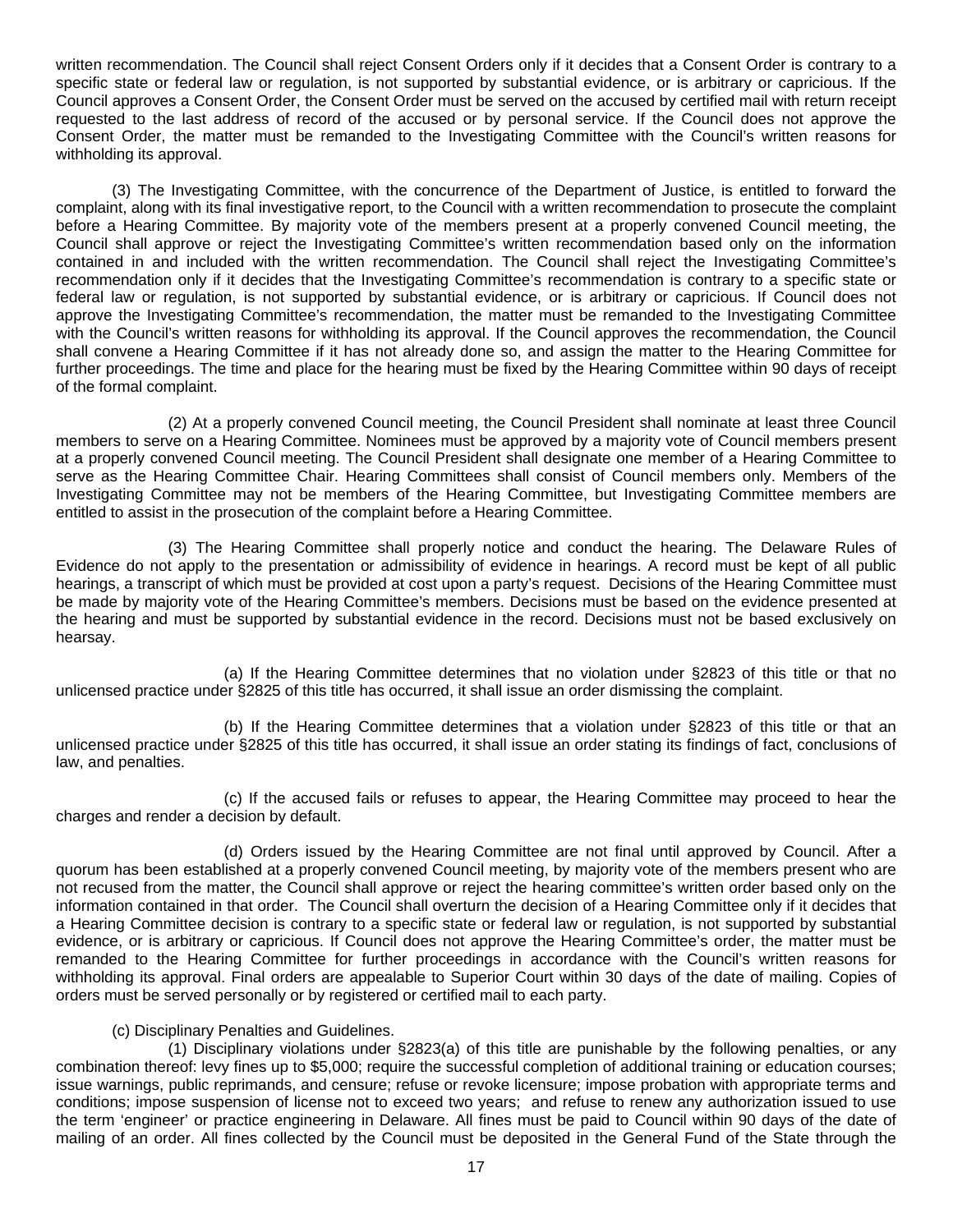Division of Revenue, provided that the Council may first deduct from the fines an amount equal to the administrative and other direct expenses incurred by the Council, its Hearing Committee, and its Investigating Committee, in the prosecution of the complaint.

 (2) The Council shall prepare and publish a chart of Disciplinary Penalty Guidelines ("Guidelines") indicating the minimum and maximum penalties available for each basis for discipline in §2823 of this title. Penalties must be imposed according to the Guidelines after taking into consideration any aggravating or mitigating circumstances in each case. The Guidelines shall be provided to each Association member, associate member, affiliate member, adjunct member, and permittee and shall be available free of charge to the public. Copies of the Guidelines must also be made available to prospective Applicants as a part of their application materials.

(d) Any person who files a complaint, provides information, or testifies as a witness in a matter alleging a violation under §2823 of this title or a violation under §2825 of this title must be afforded the protections of the Delaware Whistleblowers' Protection Act as codified in Chapter 17 of Title 19.

 (e) The Council may, upon petition of an adjunct member, affiliate member, individual licensee, permittee, engineering corporation or partnership holding a certificate of authorization, reissue authorization to use the term engineer, a license, permit or certificate of authorization; provided, however, that a majority of the seated members of the Council vote in favor of such issuance.

#### **§2825. Unlicensed practice.**

(a) Persons or engineering corporations or partnerships not licensed, not authorized by Council, or not holding a permit or certificate of authorization may not:

(1) Practice engineering as defined in this chapter.

 (2) Use any name, title, description of designation, either orally or in writing, that will lead to the belief that such person is entitled to practice engineering as defined in this chapter, including without limitation the words "engineer" or "engineering" or any modification or derivative of those words.

 (3) Advertise or hold oneself or conduct oneself in any way or in any such manner as to lead to the belief that such person is entitled to practice engineering.

(c) Whoever practices or offers to practice engineering in this State without being licensed in accordance with the provisions of this chapter shall be in violation thereof.

(d) Whoever presents or attempts to use as that person's own license, certificate of authorization, permit or the seal of a professional engineer not that person's own shall be in violation of the provisions of this chapter.

(e) Whoever gives any false or forged evidence of any kind to the Council or to any member thereof in obtaining authorization to use the term engineer, a license, a certificate of authorization, or a permit shall be in violation of the provisions of this chapter.

(f) Whoever falsely impersonates any other adjunct member, affiliate member, licensee, holder of a certificate of authorization, or permittee with a similar or different name shall be in violation of the provisions of this chapter.

(g) Whoever attempts to use an expired or revoked authorization to use the term engineer, license, certificate of authorization or permit shall be in violation of the provisions of this chapter.

(h) Any applicant who misstates or misrepresents any fact in connection with the application or any such applicant who uses improper means to gain information usable by such applicant on or in connection with an examination taken by the applicant to obtain licensure as a professional engineer or certification as an Engineer Intern shall be in violation of the provisions of this chapter.

(i) Each partner of a partnership and each officer or director of a corporation which practices engineering in violation of this chapter shall also be liable jointly and severally with and to the same extent as such partnership or corporation unless such partner, officer or director who is so liable sustains the burden of proof that the partner, officer, or director did not know, and in the exercise of reasonable care could not have known, of the existence of the facts by reason of which the violation is alleged to exist.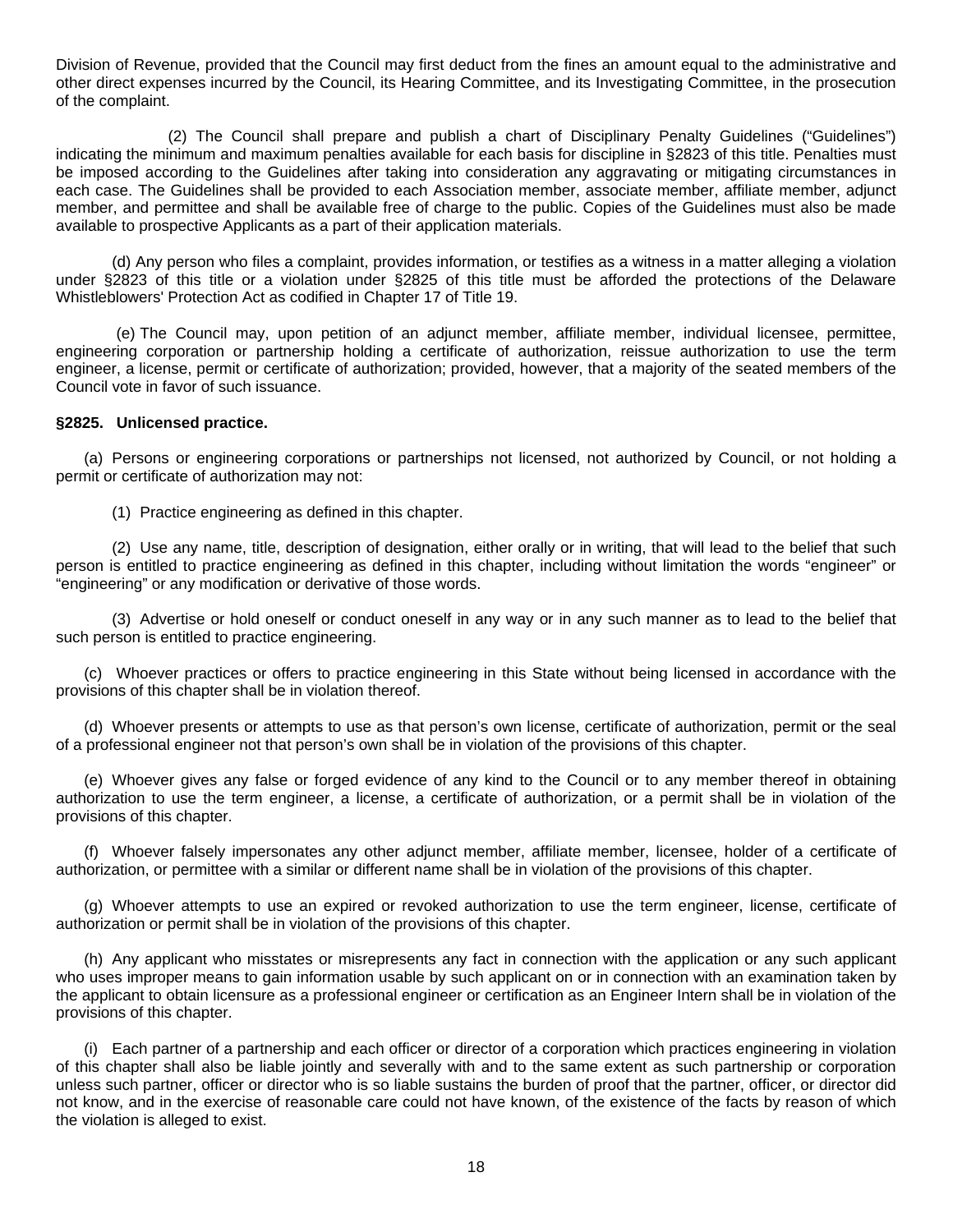(j) This chapter shall not be construed to prevent or to affect:

 (1) The work of an employee or a subordinate of a licensee or permittee, provided such work is done under the direct responsibility, checking and supervision of a licensee or permittee, or

 (2) The practice of professional engineering by an architect legally licensed in this State when such practice is incidental to what may be properly considered an architectural project.

(k) Whether prompted by receipt of a complaint or upon its own initiative, the Council or its Investigating Committee may review allegations of unlicensed practice of engineering.

(l) Complaints of unlicensed practice must be investigated and prosecuted in accordance with the administrative hearing procedures in § 2824(b) of this title, except that Administrative Orders are not available for cases of unlicensed practice.

(m) Unlicensed practice is punishable by a fine up to \$5,000 and a cease and desist order that shall include a reasonable date certain for compliance.

## (n) Cease and Desist Orders

 (1) The Investigating Committee may submit a written recommendation to the Council that a cease and desist order be issued. The written recommendation must include a copy of the proposed order. The proposed order must recite verbatim all complaint allegations the Investigating Committee believes are supported by its findings, brief recitation of those findings, and include a reasonable date certain deadline for the accused to comply with the order. The order must also indicate that the accused may request a hearing in writing any time before passage of the compliance deadline, and that the order will become final and enforceable after passage of the compliance deadline.

 (2) By majority vote of the members present at a properly convened Council meeting, the Council shall approve or reject the Investigating Committee's written recommendation based only on the information contained in and included with the written recommendation. The Council shall reject the Investigating Committee's recommendation only if it decides that the Investigating Committee's recommendation is contrary to a specific state or federal law or regulation, is not supported by substantial evidence, or is arbitrary or capricious. If Council does not approve the Investigating Committee's recommendation, the matter must be remanded to the Investigating Committee with the Council's written reasons for withholding its approval. If the Council approves the recommendation, the order must be served on the accused by certified mail with return receipt requested to the last address of record of the accused or by personal service.

 (3) Cease and desist orders become final after passage of the compliance deadline only with positive proof of service, such as a signed return receipt or an affidavit of personal service. If the accused requests a hearing in writing to the Investigating Committee, the Investigating Committee shall proceed in accordance with §2824(b)(1) g.3. of this title.

(o) Violations of a cease and desist orders must be investigated and prosecuted in accordance with the procedures in §2824(b) of this title, except that Administrative Orders are not available. Violation of a cease and desist order is punishable by a fine up to \$5,000 for each day a violation occurs.

## **§2826. Injunctive relief.**

Whenever it appears to the Council that any person has engaged or is about to engage in any act or practice constituting a violation of any provisions of this chapter, it may in its discretion bring an action in the Court of Chancery to temporarily restrain or to enjoin the acts or practices and to enforce compliance with this chapter. Any permanent injunction granted by the Court of Chancery pursuant to this section shall include an award for the costs of the action and reasonable attorney's fees to be paid by the defendant, with multiple defendants being jointly and severally liable for such costs and fees. The Court shall not require Council to post a bond.

## **§2827. Annual reports.**

The Association shall submit annually to the Governor and the State Auditor an annual report, certified by a certified public accountant, detailing its income, expenses, assets and liabilities, as well as pertinent statistical and narrative information summarizing its regulatory activities, changes in modus operandi and progress made within its area of responsibility. The Association shall send notice to the General Assembly that such report was submitted to the Governor and the State Auditor.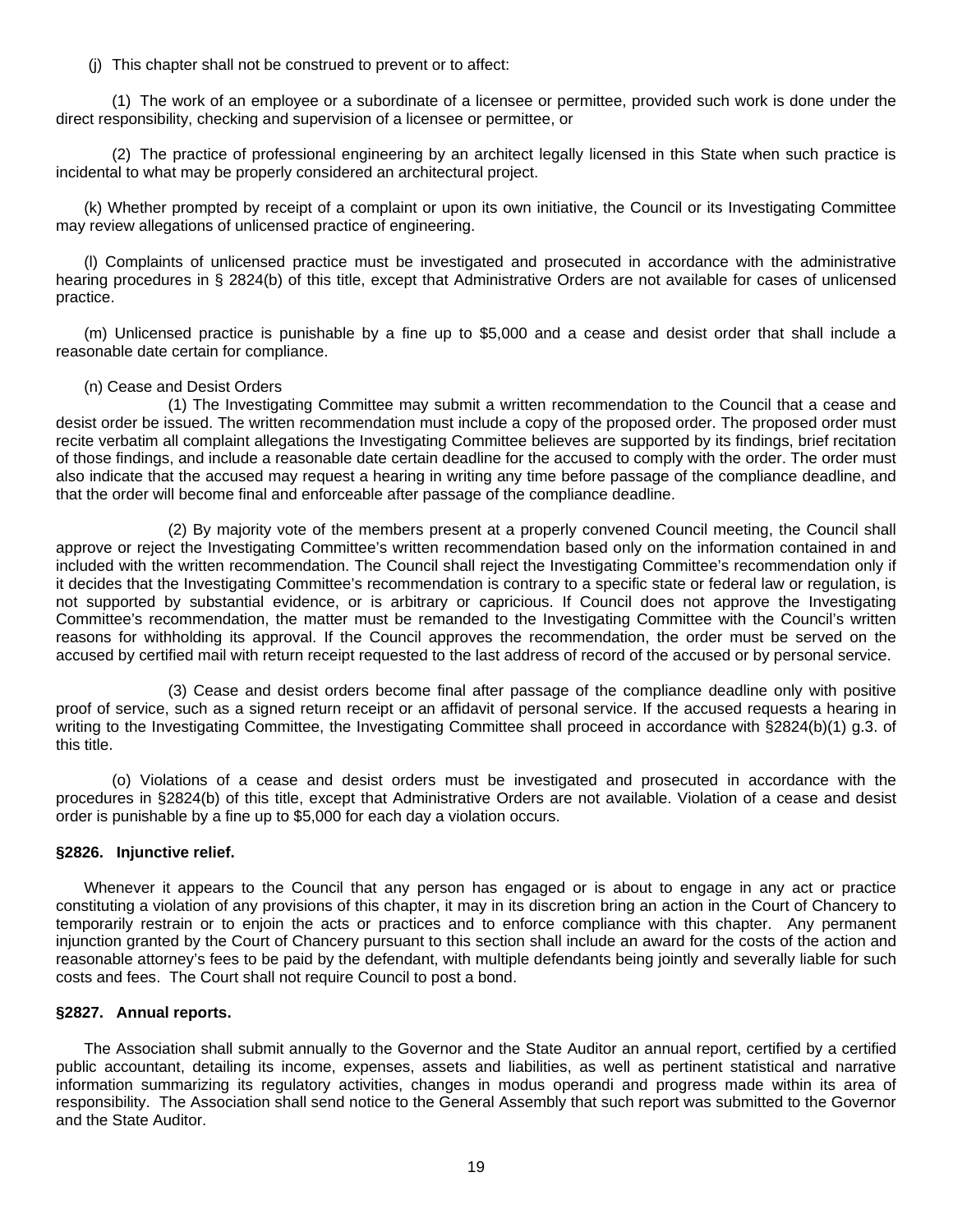# **§2828. Applicability of Freedom of Information Act.**

(a) The Association, the Council, and its committees shall each be deemed a "public body" as that term is used in the Freedom of Information Act, Chapter 100, Title 29, and for purposes of this section only, all references to "the Council" shall be understood as referring to the Association and committees as well.

(b) In addition to the records which are not deemed public by reason of §10002(d) of Title 29, the following records shall not be deemed to be public records:

(1) The application of any person to practice engineering in the State, together with all records relating thereto;

(2) Records, reports, correspondence and other documents received by the Council relating to charges against any person that could lead to disciplinary action by the Council; and

(3) All examination materials and related documents.

(c) In addition to the purpose for which a public body may go into executive session pursuant to the Freedom of Information Act, the Council may conduct an executive session for the following purposes:

(1) Consideration of the application of any person for authorization to practice engineering in the State which consideration involves matters of qualification, recommendations, education, experience or testing of the applicant.

(2) Consideration of any charges which could result in disciplinary action by the Council.

(d) For purposes of this section, the term "application" shall mean any application or filing with the Council for the purpose of obtaining authorization to use the term engineer, licensure, a certification of authorization, a temporary permit or certification as an engineer intern.

# **§2829. Seals, Stamps and Signature.**

(a) Each licensee shall obtain an embossing seal of the design authorized by the Council, bearing the licensee's name, license number and the legend "professional engineer". Failure of the licensee to substantiate to the Council, within six (6) months of the licensee's application approval date, that such a seal has been procured will result in the licensee being placed by the Council in "delinquent status".

(b) In addition to the embossing seal required by the foregoing provisions of this section,

- (1) licensees may procure and use a stamp containing the same data as the embossing seal, or
- (2) licensees may use a seal, signature, and date that can be created or transmitted electronically.

# **§2830. Dating, Signing and Sealing.**

(a) All final drawings, specifications and documents involving the practice of engineering as defined in this chapter when issued or filed for public record shall be dated and bear the signature and seal of the licensee(s) who prepared or approved them.

(b) If original tracings are sealed or stamped, the date of sealing or stamping must appear under the signature.

(c) The holder of a temporary permit, using the seal of the State designated by the Council on his permit, shall seal all final drawings, specifications, and documents in accordance with this section. The permittee shall, in addition, write the permittee's permit number and the permittee's signature immediately adjacent to the imprint of the seal.

# **§2831. Continuing Professional Competency.**

The Council shall prepare and publish guidelines and requirements for the maintenance of professional competency to further Council's charge to safeguard life, health and property, and to promote the public welfare. All active members shall be required to comply with and satisfy all Continuing Professional Competency quidelines and requirements approved by Council.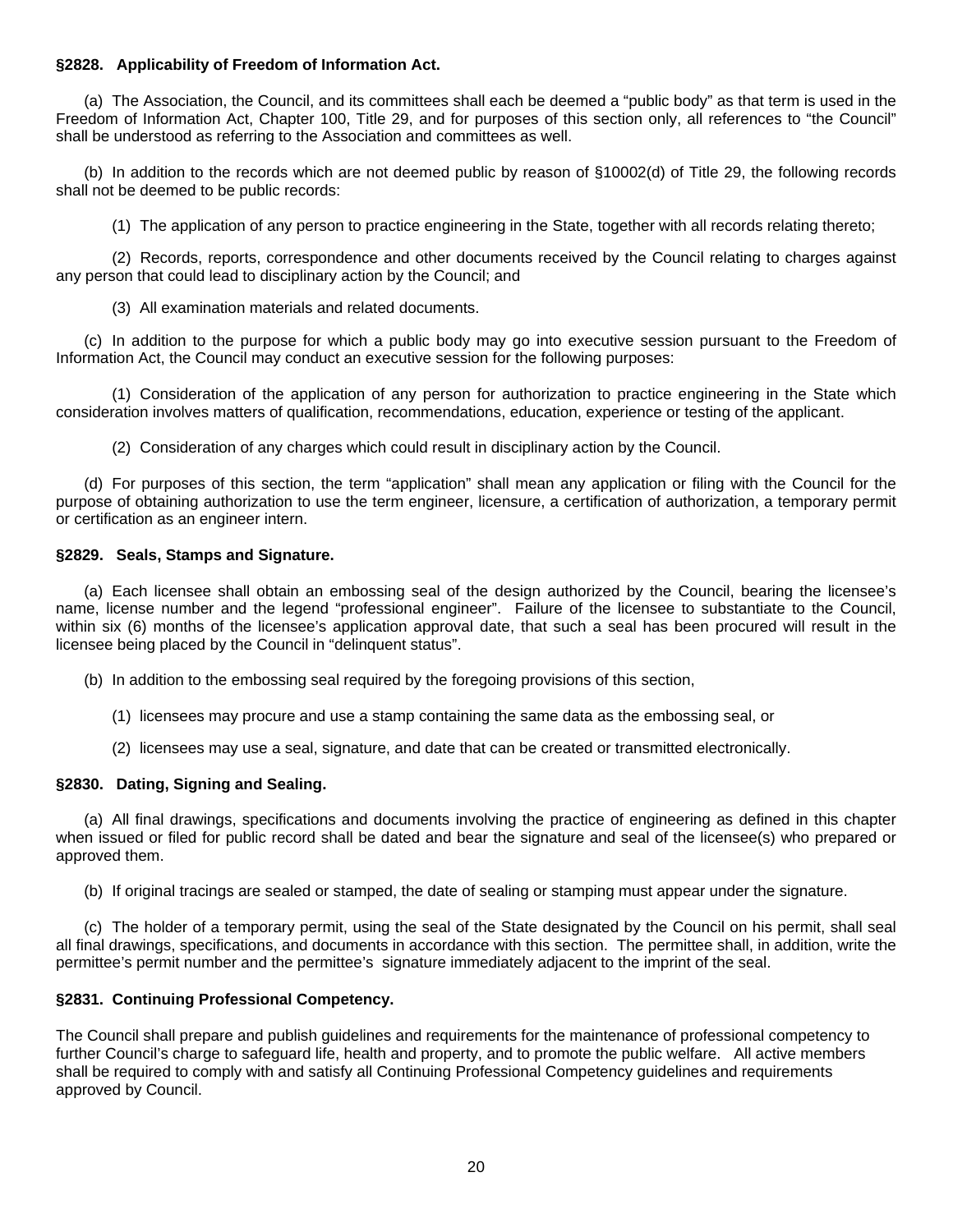#### **STATE OF DELAWARE**



# **DELAWARE ASSOCIATION OF PROFESSIONAL ENGINEERS 92 Read's Way, Suite 208, New Castle, DE 19720**

**PHONE: 302-323-4588 E-mail: office@dape.org**

# **Administrative Penalty Guidelines**

The Council is entitled to impose penalties within the minimum and maximum range, as set forth herein, taking into consideration any aggravating or mitigating circumstances proven by clear and convincing evidence presented to Council prior to the imposition of a final penalty.

(1) **Aggravating circumstances**: circumstances which may justify the maximum penalty shall include but not be limited to the following:

(a) History of previous violations of this Chapter.

(b) In the case of negligence; of the magnitude and scope of the project and the damage inflicted upon the general public by the Licensee.

(c) Evidence of the violation of professional practice acts in other jurisdictions wherein the Licensee has been disciplined by the appropriate regulatory authority.

(d) Violation of the provisions if this Chapter wherein prior action by Council was previously taken against the Licensee.

 (2) **Mitigating circumstances**: circumstances which may justify the minimum penalty shall include but not be limited to the following:

(a) In the case of negligence, the minor nature of the project in question and lack of danger to the public health, safety and welfare resulting from the Licensee's violation.

(b) Lack of previous disciplinary history in this or any other jurisdiction where in the Licensee practices.

(c) Restitution of any damages suffered by the Licensee's client.

(d) The Licensee's professional standing among his peers.

(e) Steps taken by the Licensee or his firm to ensure the non-reoccurrence of similar violation in the future.

*(Editorial Note: The Administrative Guidelines and Code of Ethics are approved by Council but are not a part of the law.)* 

*(12/12/07 – Council approved)*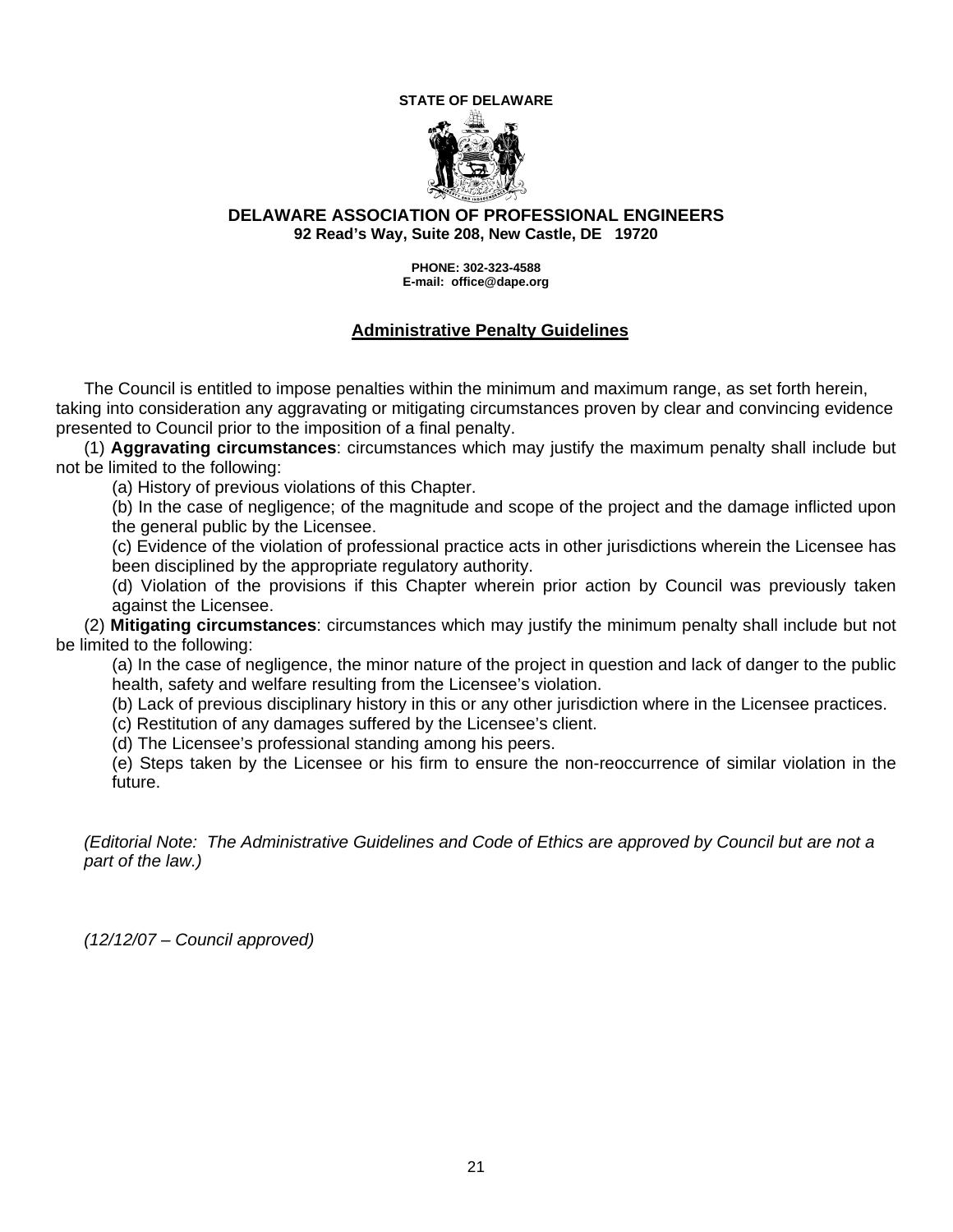|      |                          | <b>ADMINISTRATIVE PENALTY TABLE</b>                                                                   | (9/11/13-Approved by Council)                                      |                                                                                         |  |
|------|--------------------------|-------------------------------------------------------------------------------------------------------|--------------------------------------------------------------------|-----------------------------------------------------------------------------------------|--|
|      | <b>PROVISION</b>         | <b>VIOLATION</b>                                                                                      | <b>MINIMUM</b>                                                     | <b>MAXIMUM</b>                                                                          |  |
| (1)  | 2823 (a) 1<br>2825 (h)   | Attempting to procure a<br>license, permit, or C/A, by<br>fraud, deceit, false or<br>forged evidence. | Reprimand and probation                                            | Revocation or denial and<br>\$5,000 fine                                                |  |
| (2)  | 2823 (a) 2               | Incompetence                                                                                          | Reprimand, and \$250 fine,<br>and probation                        | Revocation and \$5,000 fine                                                             |  |
| (3)  | 2823 (a) 2               | Misconduct                                                                                            | Warning letter                                                     | Revocation and \$5,000 fine                                                             |  |
| (4)  | 2823 (a) 2               | <b>Gross Negligence</b>                                                                               | Reprimand, and \$250 fine,<br>and probation                        | Revocation and \$5,000 fine                                                             |  |
| (5)  | 2823 (a) 3               | Code of Ethics Violation                                                                              | \$200 fine and completion<br>of ethics course                      | Revocation and \$5,000 fine<br>and completion of ethics<br>course                       |  |
| (6)  | 2823 (a) 3<br>2823 (a) 7 | Improper use of seal or<br>certificate of licensure<br>(Canon 1B)                                     | Warning letter                                                     | Reprimand and \$2,000 fine<br>and 2-year probation                                      |  |
| (7)  | 2823 (a) 3               | Signing or sealing work<br>not competent to perform<br>(Canon 2)                                      | Warning letter                                                     | Reprimand and \$5,000<br>fine, followed by 1-year<br>suspension and 1-year<br>probation |  |
| (8)  | 2823 (a) 3               | Knowingly making or filing<br>false report (Canon 3A)                                                 | Reprimand and probation                                            | Revocation and \$5,000 fine                                                             |  |
| (9)  | 2823 (a) 4               | Crime substantially related<br>to practice of engineering                                             | As deemed appropriate by<br>the Board                              | Revocation or denial and<br>\$5,000 fine                                                |  |
| (10) | 2823 (a) 5               | Discipline by another<br>jurisdiction                                                                 | Warning letter                                                     | Discipline not exceeding<br>original jurisdiction                                       |  |
| (11) | 2823 (a) 6               | Failure to report out-of-<br>state discipline                                                         | Warning letter                                                     | Discipline not exceeding<br>original jurisdiction                                       |  |
| (12) | 2823 (a) 7               | Aiding or abetting<br>violation of Act                                                                | Reprimand and \$500 to<br>\$1,000 fine, and ethics<br>study course | Revocation and \$5,000 fine                                                             |  |
| (13) | 2823 (a) 8               | "Plan stamping"                                                                                       | Reprimand and \$100 fine                                           | Revocation and \$5,000 fine                                                             |  |
| (14) | 2823 (a) 9               | Failure to comply with<br><b>CPC</b>                                                                  | In accordance with CPC<br>Guidelines dated<br>9/11/2013            |                                                                                         |  |
| (15) | 2830                     | Improperly dating, signing<br>and sealing documents                                                   | Warning letter                                                     | Revocation and \$5,000 fine                                                             |  |
| (16) | 2824                     | Violation of Board Order                                                                              | Meet existing conditions<br>and \$100/day fine                     | Revocation                                                                              |  |
| (17) | 2823                     | Examinee Violations - See<br>$$2823$ (b) (1)                                                          | See §2823 (b) (1)                                                  | Limited by law;<br>Denial of licensure                                                  |  |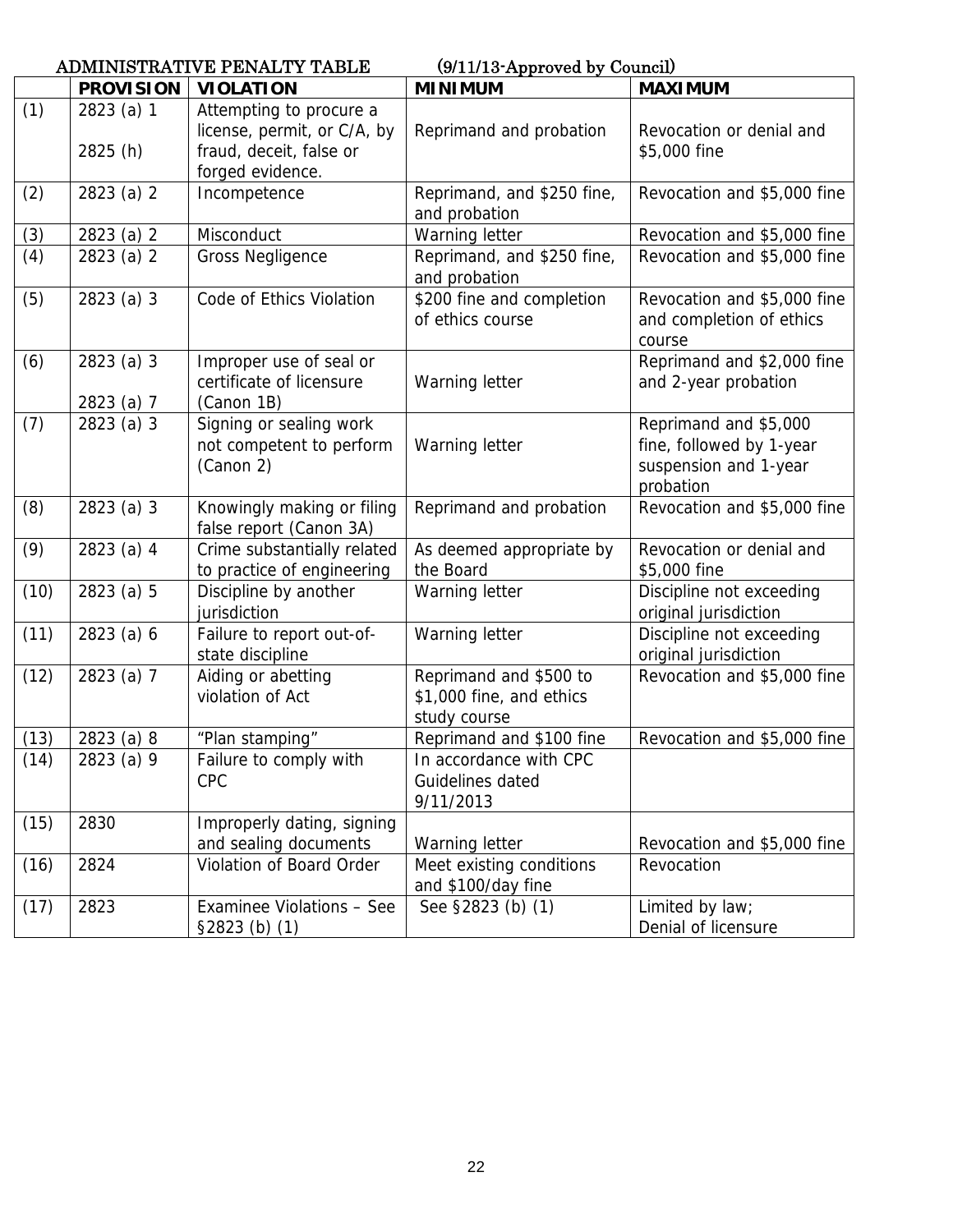#### **STATE OF DELAWARE**



#### **DELAWARE ASSOCIATION OF PROFESSIONAL ENGINEERS 92 Read's Way, Suite 208, New Castle, DE 19720**

#### **PHONE: 302-323-4588 E-mail: office@dape.org**

#### **CODE OF ETHICS**

(Approved by Council of Delaware Association of Professional Engineers, July 9, 2008)

#### **PREAMBLE**

 In order to safeguard life, health and property, and to promote the public welfare, through a high standard of integrity, skills, and practice in the profession of engineering, the following Code of Ethics is promulgated by the Council of the Delaware Association of Professional Engineers in accordance with the Delaware Professional Engineers' Act, Title 24, Chapter 28 of the Delaware Code. The Code of Ethics shall be binding on all applicants and every person holding a certificate of registration as a Professional Engineer and all partnerships or corporations or other legal entities authorized to perform engineering services in the State of Delaware.

 The revocation or suspension of a Professional Engineer's license by another jurisdiction, if for a cause which in the State of Delaware would constitute a violation of this Code of Ethics, shall be grounds for a charge of violation of this Code of Ethics.

 Persons licensed under the Delaware Professional Engineers' Act must subscribe to the Code of Ethics as part of that person's application and shall be deemed to be familiar with its several provisions and to understand them.

 This Code of Ethics follows the practice of Title 1, Section 304(b) of the Delaware Code, in that "Words importing the masculine gender include the feminine as well."

#### 1. **THE ENGINEER SHALL HOLD PARAMOUNT SAFEGUARDING LIFE, HEALTH AND PROPERTY AND PROMOTING THE PUBLIC WELFARE IN THE PERFORMANCE OF HIS PROFESSIONAL DUTIES.**

 A. The engineer shall at all times recognize that his paramount duty is to safeguard life, health and property and to promote the public welfare. If his professional judgment is overruled under circumstances such that upon investigation he believes that the life, health and property or public welfare is endangered, he shall so inform his employer and the Council of the Delaware Association of Professional Engineers.

 B. The engineer shall approve and seal only those design documents which in his considered opinion do not endanger the life, health, property and the public welfare in conformity with accepted engineering standards.

 C. The Engineer should be committed to improving the environment by adherence to the principles of sustainable development so as to enhance the quality of life of the general public. Sustainable development is the challenge of meeting human needs for natural resources, industrial products, energy, food, transportation, shelter, and effective waste management while conserving and protecting environmental quality and the natural resource base essential for future development.

 D. The engineer shall not permit the use of his own, firm's, or associates' name in business ventures with any person or firm which upon investigation he believes is engaging in fraudulent or dishonest business or professional practices.

 E. The engineer having knowledge of any alleged violation of the Code of Ethics shall be forthright and candid in cooperating with the Council in furnishing such information or assistance as may be required.

#### 2. **THE ENGINEER SHALL PERFORM SERVICES ONLY IN AREAS OF HIS COMPETENCE.**

 A. The engineer shall undertake to perform engineering only when qualified by education or experience in the areas of professional engineering involved.

 B. The engineer may accept an assignment requiring education or experience outside his areas of competence, provided that such areas will be performed by a Professional Engineer or otherwise qualified associates, consultants, or employees. He may then sign and seal the documents for the total project. The engineer shall not affix his seal to any such document not prepared under his supervisory control and review.

#### 3. **THE ENGINEER SHALL ISSUE PROFESSIONAL STATEMENTS ONLY IN AN OBJECTIVE AND TRUTHFUL MANNER.**

 A. The engineer shall be completely objective and truthful in all professional reports, statements, or testimony, and shall include all relevant and pertinent information.

 B. The engineer shall publicly express a professional opinion on technical subjects only when it is founded on adequate knowledge of the facts and competence in the subject matter.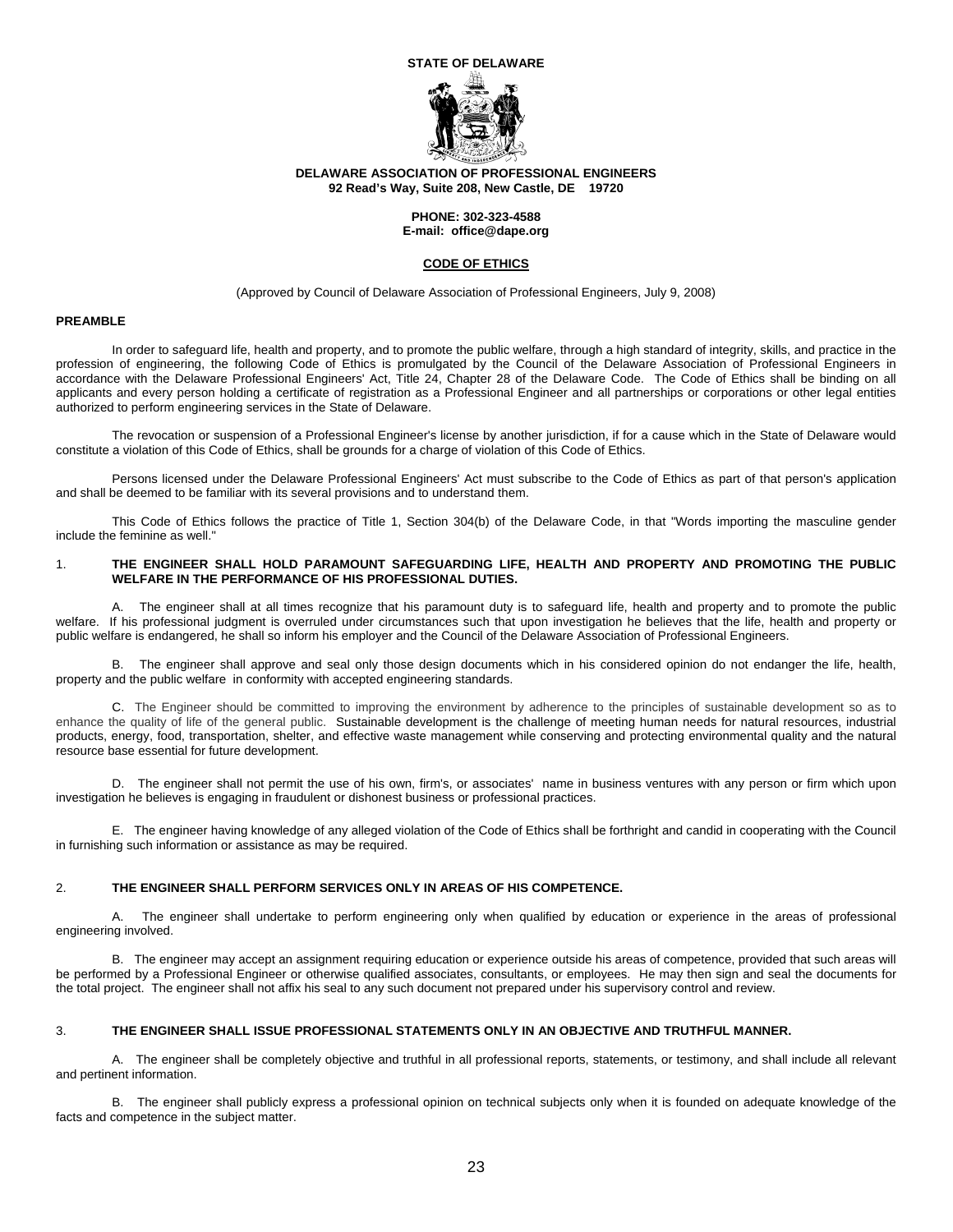C. The engineer when acting as a representative of an individual or organization shall issue no statements, criticisms, or arguments on engineering matters unless he has prefaced those comments by explicitly identifying on whose behalf he is speaking. When the engineer is acting as a consultant his expression or professional opinion shall be prefaced by identifying his status as a consultant, without necessarily naming the client. The engineer shall reveal any personal interest he may have in the matter.

#### 4. **THE ENGINEER SHALL ACT IN PROFESSIONAL MATTERS FOR EACH EMPLOYER OR CLIENT AS FAITHFUL AGENT OR TRUSTEE, AVOIDING CONFLICTS OF INTEREST.**

 A. The engineer shall disclose all known or potential conflicts of interest to his employer and/or client by promptly informing them of any business association, interest, or other circumstances which could influence his judgment or the quality of services.

 B. The engineer shall not accept compensation, financial or otherwise, from more than one party for services on the same project, unless the circumstances are fully disclosed and agreed to by all interested parties.

 C. The engineer shall not solicit or accept financial or other valuable consideration, directly or indirectly, from suppliers, contractors, their agents, or other parties in connection with his work for employers or clients.

 D. The engineer in public service as a member, advisor or employee of a governmental body shall not participate in decisions on work which involves professional services solicited or provided by him or his organization.

 E. The engineer shall not solicit or accept a professional contract from a governmental body on which a principal or officer of his organization serves as a member, except upon public disclosure of all pertinent facts and circumstances and consent of the appropriate public authority.

 F. The engineer shall not reveal proprietary information obtained in a professional capacity without the prior consent of the client or employer, except as authorized or required by law.

#### 5. **THE ENGINEER SHALL AVOID IMPROPER SOLICITATION OF PROFESSIONAL EMPLOYMENT.**

 A. The engineer shall not offer, give, solicit, or receive, either directly or indirectly, any commission, gift, or other valuable consideration in order to secure work.

 B. The engineer shall not falsify or permit misrepresentation of his own, or associates' academic or professional qualifications. He shall not misrepresent his degree of responsibility in prior assignments. Brochures or other presentations incident to the solicitation of employment shall not misrepresent pertinent facts concerning employers, employees, associates, joint ventures, or past accomplishments.

 C. The engineer shall not submit any proposal for purposes of obtaining professional work in which he falsifies or misrepresents his capability of carrying out that proposal.

#### 6. **THE ENGINEER SHALL SUPPORT AND FAITHFULLY COMPLY WITH THE LAWS OF ANY JURISDICTION WITHIN WHICH HE PRACTICES.**

A. The crimes listed herein have been determined by Council to be substantially related to the practice of engineering, and, as such, the engineer shall report to Council within ninety (90) days of any conviction of any crime specified in the following sections of the Delaware Criminal Code:

*Subchapter I. Inchoate Crimes*  §502 Criminal solicitation in the second degree §503 Criminal solicitation in the first degree §511 Conspiracy in the third degree

§512 Conspiracy in the second degree §513 Conspiracy in the first degree

*Subchapter II. Offenses Against the Person* §603 Reckless endangering in the second degree degree §604 Reckless endangering in the first degree

*Subchapter III. Offenses Involving Property*

§845 Theft of services

§854 Identity theft

§861 Forgery

§862 Possession of forgery devices

§871 Falsifying business records

§873 Tampering with public records in the second degree

§876 Tampering with public records in the first degree

§877 Offering a false instrument for filing

§878 Issuing a false certificate

§881 Bribery

§882 Bribe receiving

§906 Deceptive business practices

§907 Criminal impersonation

§909 Securing execution of documents by deception

§913 Insurance fraud

§933 Theft of computer services

§934 Interruption of computer services

§935 Misuse of computer system information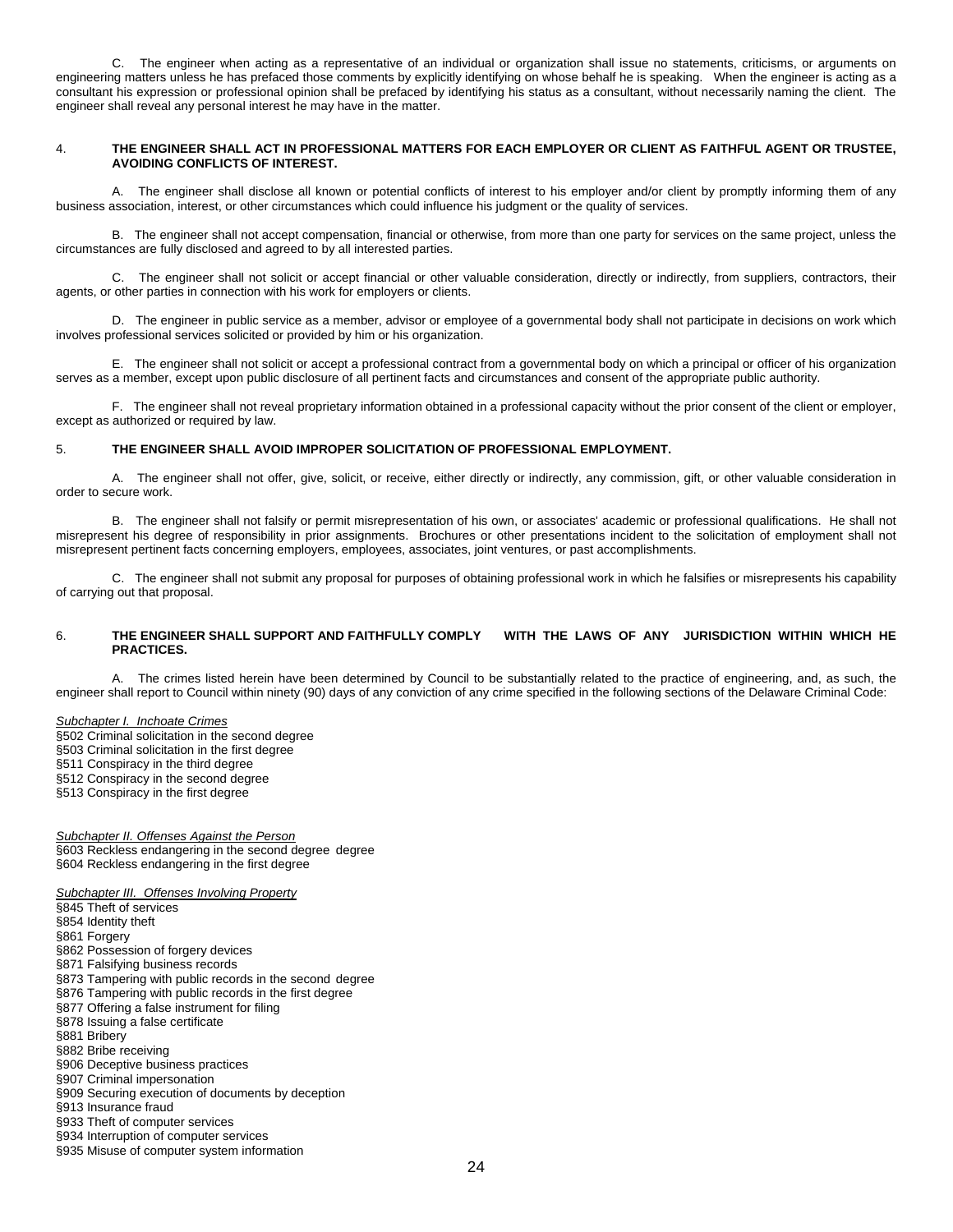§936 Destruction of computer equipment

§937 Unrequested or unauthorized elec. mail or use of network or software to cause same

*Subchapter IV. Offenses Against Public Administration*  §1201 Bribery §1203 Receiving a bribe §1205 Giving unlawful gratuities §1206 Receiving unlawful gratuities §1207 Improper influence §1211 Official misconduct §1212 Profiteering §1221 Perjury in the third degree §1222 Perjury in second degree §1223 Perjury in first degree §1240 Terroristic threatening of public officials or public servants §1261 Bribing a witness §1262 Bribe receiving by a witness §1263 Tampering with a witness §1264 Bribing a juror §1266 Tampering with a juror §1269 Tampering with physical evidence

 B. The engineer shall report to Council within ninety (90) days any conviction in any other state, municipal, or federal jurisdiction, for a crime similar to those listed in Canon 6.A.

 C. The engineer, upon conviction for any felony crime not specifically listed in Canon 6.A, shall provide within ninety (90) days of conviction, information to the Council in sufficient specificity to enable Council to make a determination of whether the crime occurred as a result of conduct substantially related to the practice of engineering.

(7/09/08-Rev.)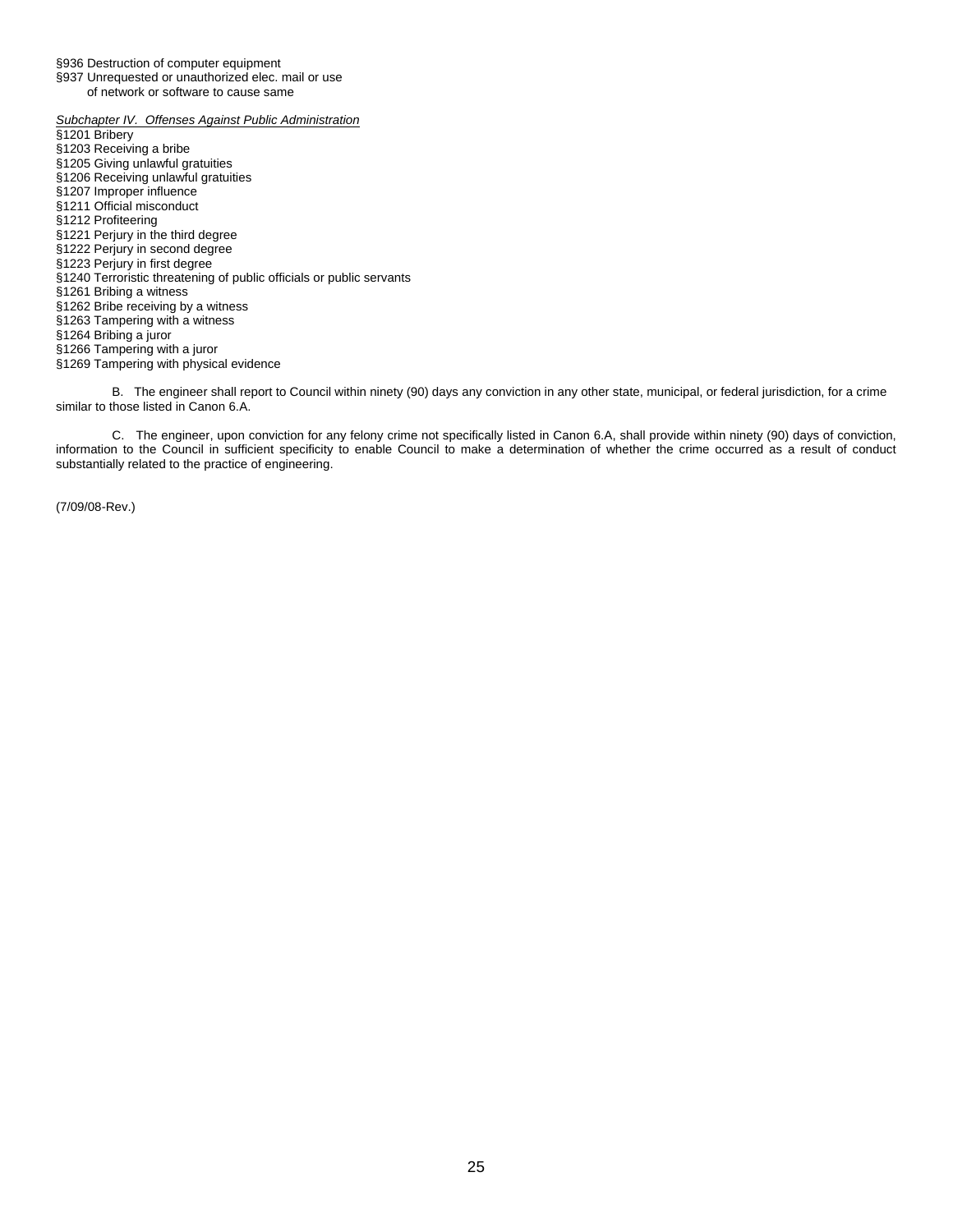# **STATE OF DELAWARE**



#### **DELAWARE ASSOCIATION OF PROFESSIONAL ENGINEERS 92 Read's Way, Suite 208, New Castle, DE 19720 PHONE: 302-323-4588**

**E-mail: office@dape.org**

# **GUIDELINES FOR MAINTAINING CONTINUING PROFESSIONAL COMPETENCY (CPC)**

(Approved by Council of Delaware Association of Professional Engineers, October 11, 2017)

# **PREAMBLE**

In order to safeguard life, health and property, and to promote the public welfare, through a high standard of integrity, skills, and practice in the profession of engineering, the following Guidelines for Maintaining Continuing Professional Competence (CPC) are promulgated by the Council of the Delaware Association of Professional Engineers in accordance with the Delaware Professional Engineers' Act, Title 24, Chapter 28 of the Delaware Code. These CPC Guidelines shall be binding on every person holding a certificate of registration as a Professional Engineer in the State of Delaware.

Regular exposure to active technical practice, participation in technical, professional and ethical training, and participation in professional and technical societies assures that professional engineers are exposed to new ideas and keep their skills current. The requirement that all practicing professional engineers must participate in such activities is meant to further safeguard the health, safety and welfare of the public from outdated or ineffective engineering knowledge caused by infrequent practice.

- A. **Exemptions** -- with the following exceptions, all persons licensed under the Delaware Professional Engineers' Act must maintain their professional competency in the practice of engineering through one of the methods outlined in this document:
	- 1. New licensees by way of examination shall be exempt for their first renewal period.
	- 2. New licensees by way of comity, shall be responsible for one PDH credit for each month since the Delaware license was issued.
	- 3. A licensee serving on temporary active duty in the armed forces of the United States for a period of time exceeding 120 consecutive days in a year shall be exempt from the requirements during that renewal period.
	- 4. Licensees experiencing physical disability, illness, or other extenuating circumstances may apply for an exemption or an extension of time to obtain the credits, subject to the review and approval of the Council. Supporting documentation must be furnished to the Council.
	- 5. Licensees who list their occupation as "Retired" or "Inactive" on the Council-approved renewal form and who further certify that they are no longer receiving any remuneration from providing professional engineering services shall be exempt from the requirements. In the event such an individual elects to return to active practice of professional engineering, PDHs must be earned before returning to active practice for each year exempted, not to exceed the annual requirement for 2 years.
- B. **Reinstatement** -- a licensee may bring an inactive license to active status by completing all delinquent CPC requirements as outlined in this document. However, this shall not exceed the requirements for the normal two year renewal period.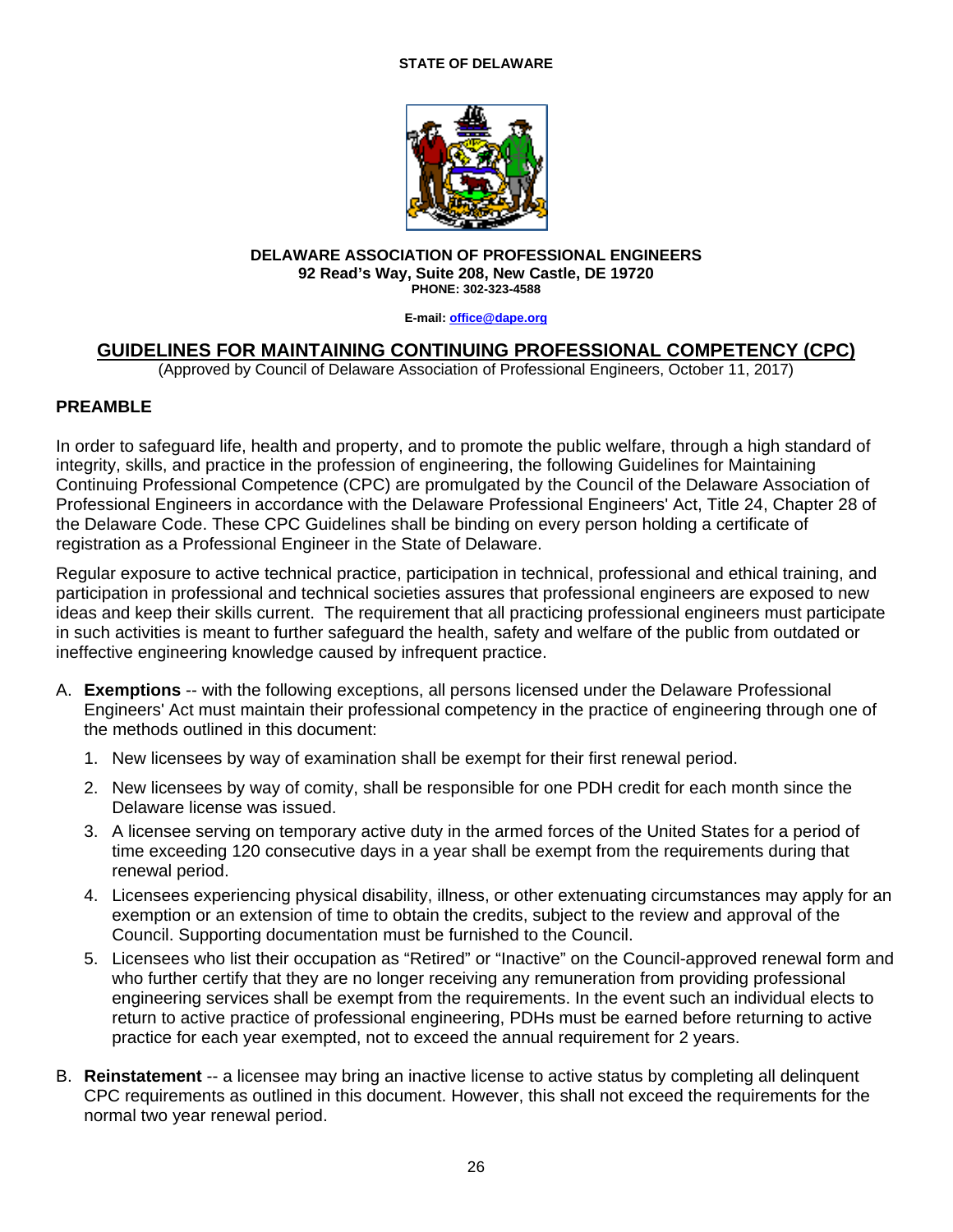- C. **Requirements for Renewal** -- to renew a license, an applicant must meet the requirements stated herein. The applicant must supply sufficient detail in the recordkeeping medium described below to permit audit verification and detail any backup documentation. The initial period for meeting the requirements described herein will be the first full renewal period following enactment of the associated revision of the law unless one is a first time licensee (see subsection A.1).
- D. **Definitions** -- terms used in this section are defined as follows:
	- 1. Professional Development Hour (PDH)—A contact hour (nominal) of instruction or presentation. The PDH is the common denominator for other units of credit.
	- 2. Continuing Education Unit (CEU)—Unit of credit customarily used for continuing education courses. One continuing education unit equals a one (1) credit hour class in an approved continuing education course; which equals 10 PDHs.
	- 3. College/Unit Semester/Quarter Hour—Credit for course in ABET-approved programs or other related college course approved in accordance with subsection E of this section.
	- 4. Qualified Course/Activity—any course, seminar or activity with a clear purpose and objective that will maintain, improve, or expand the skills and knowledge relevant to the professional practice of engineering. Regular duties are not considered qualified activities.
	- 5. Dual Licensee—A person who is licensed as both a professional engineer and a professional surveyor.
- E. **Requirements** -- every licensee is required to obtain the equivalent of 12 PDHs per year (or 24 PDHs obtained anytime during the renewal period.)

PDHs may be earned as follows:

- a. Successful completion of qualified college courses.
- b. Successful completion of qualified continuing education courses.
- c. Successful completion of qualified short courses/tutorials and distance-education courses offered through correspondence, television, DVDs, or the Internet.
- d. Attending qualifying seminars, in-house courses, workshops, or professional or technical presentations made at meetings, conventions, or conferences.
- e. Presenting, teaching or instructing in a through d above.
- f. Authoring published papers, articles, books, or accepted licensing examination items.
- g. Active participation in professional or technical societies.
- h. Receipt of Patents.
- i. Active participation in educational outreach activities pertaining to professional licensure or the surveying/engineering professions which involve K–12 or higher education students.
- 1. Of the 24 PDHs earned during the biennial renewal period: no less than 3 PDH and no more than 6 PDH shall be related to professional ethics, and no more than 9 PDH shall be related to business or project management. The balance shall be related to the licensee's area of technical practice. For dual licensees in both engineering and surveying, up to 12 PDHs may be related to the technical practice of surveying.
- 2. Credits in excess of 24 (up to 12 PDHs) earned between June 30, 2014 and June 30, 2016 may be applied under the originally implemented Carry Forward provision for the June 30, 2018 renewal period. The Carry Forward provision will not be in effect after the June 30, 2018 renewal period.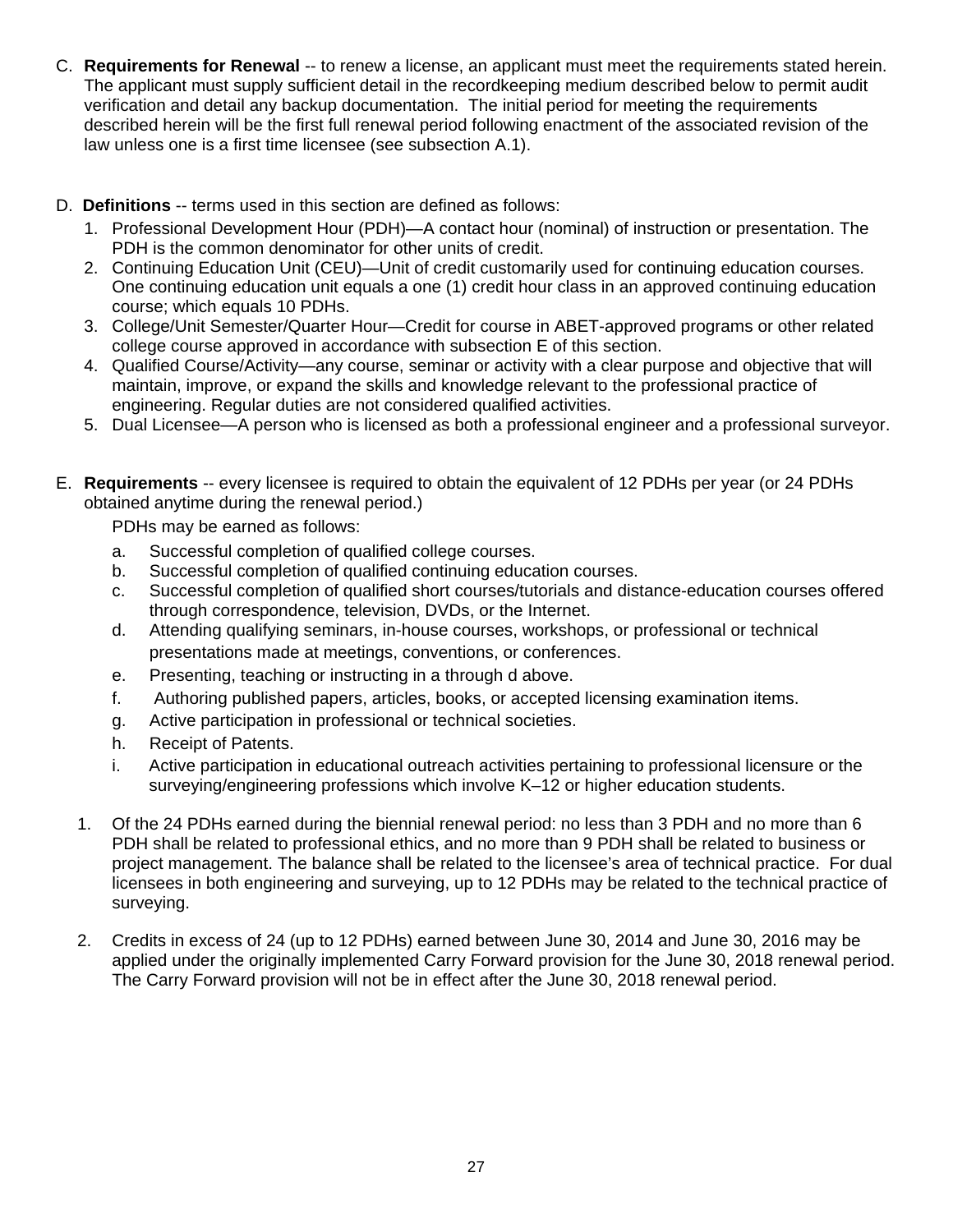| 3. | a.          | Units - the conversion of other units of credit to PDHs is as follows:                                                                                                                                                                                                                                                                                                   |
|----|-------------|--------------------------------------------------------------------------------------------------------------------------------------------------------------------------------------------------------------------------------------------------------------------------------------------------------------------------------------------------------------------------|
|    | b.          |                                                                                                                                                                                                                                                                                                                                                                          |
|    | C.<br>d.    | 1 hour of professional development in coursework, seminars, or                                                                                                                                                                                                                                                                                                           |
|    |             | professional or technical presentations made at meetings,                                                                                                                                                                                                                                                                                                                |
|    |             |                                                                                                                                                                                                                                                                                                                                                                          |
|    | е.          | For teaching in a through d above, apply multiple of 2. Teaching credit is valid for the first offering<br>or presentation or subsequent substantial revisions made to maintain the relevance and currency<br>of the offering (qualifying subsequent offerings apply a multiple of 1. Full-time faculty may not<br>claim teaching credit associated with regular duties. |
|    | $f_{\cdot}$ | <b>Publications</b>                                                                                                                                                                                                                                                                                                                                                      |
|    |             | • Each published peer-reviewed paper or book<br>• Each published paper or article                                                                                                                                                                                                                                                                                        |
|    |             |                                                                                                                                                                                                                                                                                                                                                                          |
|    | g.          | Active participation in a professional or technical society and/or subcommittee thereof -<br>subject to the limitations detailed in section 4 e below 3 PDHs/year/committee                                                                                                                                                                                              |
|    | h.          |                                                                                                                                                                                                                                                                                                                                                                          |
|    | i.          | 1 hour of outreach activities (as described in 2i above) 1 PDH (not to exceed 4 PDHs/year)                                                                                                                                                                                                                                                                               |
| 4. |             | Determination of Credit - the Council has final authority with respect to approval of courses, credit, PDH<br>value for courses, and other methods of earning credit.                                                                                                                                                                                                    |
|    | a.          | Credit for college or community college approved courses will be based upon course credit<br>established by the college.                                                                                                                                                                                                                                                 |
|    | b.          | Credit for qualifying seminars and workshops will be based on 1 PDH for each hour of attendance.                                                                                                                                                                                                                                                                         |
|    | C.          | Attendance at qualifying programs presented at professional and/or technical society meetings will                                                                                                                                                                                                                                                                       |
|    |             | earn PDHs for the actual time of each program.                                                                                                                                                                                                                                                                                                                           |
|    | d.          | Credit determination for activities in subsections 3.f and 3.h is the responsibility of the licensee<br>(subject to review as required by the Council).                                                                                                                                                                                                                  |

- e. Credit for activity in subsection 3.g, active participation in professional and technical society or distinct subcommittee with a technical charge is limited to 3 PDHs per year per committee seat, with a maximum of 6 PDH per organization per year. In order to qualify, a licensee must serve as an officer and/or actively participate in a committee of the organization. PDHs are not earned until the end of each year of service is completed.
- F. **Recordkeeping** -- the licensee is responsible for maintaining records to be used to support credits claimed. Records required include, but are not limited to;
	- 1. A log showing the type of activity claimed (business, technical or ethics), sponsoring organization, title or topic of course/seminar, location, date and time, and PDHs earned. A log alone is insufficient – it is a summary document only and does not provide proof of attendance or participation.
	- 2. Attendance verification records in the form of completion certificates or other documents supporting evidence of attendance. These records must include sponsoring organization, topic or title of course/seminar, location, date and time of event, duration, instructor's or speaker's name, and PDHs earned. Conference/event programs and receipts are not sufficient as proof of attendance.
	- 3. Summary description of courses taught & updated, publications and patents, professional and technical society and outreach activities shall be provided in sufficient detail to allow evaluation by the Council for the PDHs claimed.

Licensees shall retain their CPC records for a minimum of three years.

Council, or through appointed Committee, will conduct a random biennial audit which may require up to 5% of the licensees involved to produce evidence of their CPC activities. In addition, such documentation may